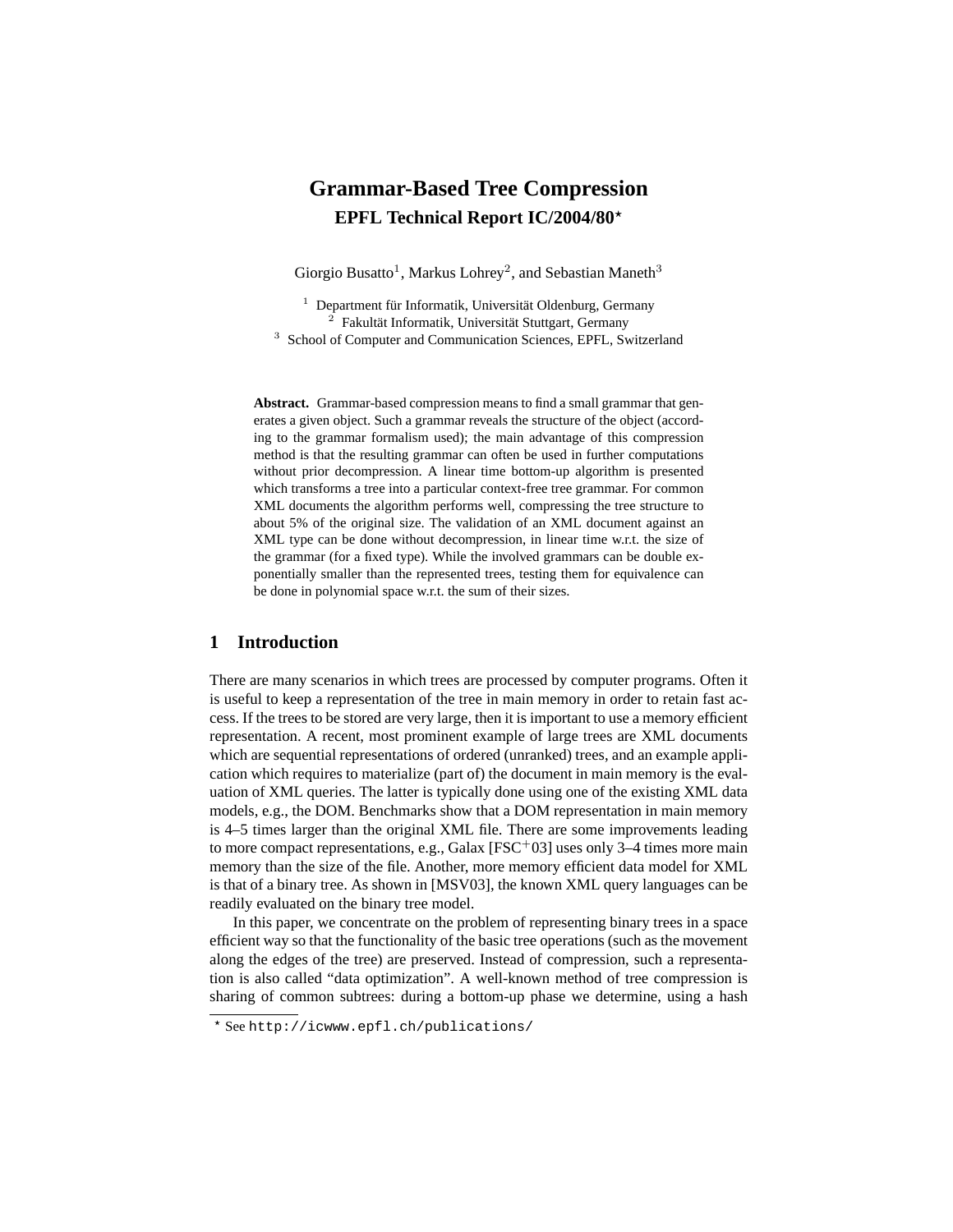table, whether we have seen a particular subtree already, and if so we delete it and replace it by the corresponding pointer. In this way we obtain in linear time the minimal (unique) DAG (directed acyclic graph) that represents the tree. For usual XML documents the minimal DAG is about 1/10 of the size of the original tree [BGK03]. As an example, consider the tree  $c(c(a, a), c(a, a))$  consisting of seven nodes and six edges. The minimal DAG for this tree has three nodes  $u, v, w$  and four edges ('first-child' and 'second-child' edges from u to v and from v to w). The minimal DAG can also be seen as the minimal regular tree grammar that generates the tree [MB04]: the shared nodes correspond to nonterminals of the grammar. For example, the above DAG is generated by the regular tree grammar with productions  $U \to c(V, V)$ ,  $V \to c(W, W)$ , and  $W \rightarrow a$ .

A generalization of sharing of subtrees is the sharing of arbitrary patterns, i.e., connected subgraphs of the tree. In a graph model it leads to the well-known notion of sharing graphs [Lam90] (which are graphs with special "begin-sharing" and "end-sharing" edges, called fan-ins and fan-outs in [Lam90]). As opposed to DAGs which can be at most exponentially smaller than the represented trees, sharing graphs can be at most double-exponentially smaller than the tree. A sharing graph can be seen as a contextfree (cf) tree grammar [MB04]. In a cf tree grammar nonterminals can appear inside of a tree (as opposed to at the leaves in the regular case); formal parameters  $y_1, y_2, \ldots$  are used in productions in order to indicate where to glue the subtrees of the nonterminal to which the production is applied. Finding the smallest sharing graph for a given tree is equivalent to finding the smallest cf tree grammar that generates the tree. Unfortunately, the latter problem is NP-hard because finding the smallest cf (string) grammar for a given string is a well-known NP-complete problem [LS02]. The first main result of this paper is a linear time algorithm for finding a small cf tree grammar for a given tree. On usual XML documents the algorithm performs well, obtaining a grammar that is 1.5-2 times smaller than the minimal DAG. As an example, consider the tree

$$
t = c(c(a, a), d(c(a, a), c(c(a, a), d(c(a, a), c(a, a))))
$$

which has 18 edges. The minimal DAG, written as tree grammar, can be seen on the left

$$
S \rightarrow \begin{array}{ccc} \begin{array}{|c|c|c|c|c|} \hline c & \stackrel{\text{pat}}{c} & \stackrel{\text{pat}}{c} & \stackrel{\text{bat}}{c} & \stackrel{\text{bat}}{c} & \stackrel{\text{bat}}{c} \\ \hline C & C & C & C \\ \hline C & \stackrel{\text{ad}}{c} & C & & S \\ \hline C & \stackrel{\text{ad}}{c} & C & & \stackrel{\text{ad}}{c} & \stackrel{\text{ad}}{c} \\ \hline C & \stackrel{\text{ad}}{c} & C & & \stackrel{\text{ad}}{c} & \stackrel{\text{ad}}{c} \\ \hline C & \stackrel{\text{ad}}{c} & C & & \stackrel{\text{ad}}{c} & \stackrel{\text{ad}}{c} \\ \hline \end{array} & S \rightarrow B(B(C))
$$

**Fig. 1.** Regular and cf tree grammars generating  $\{t\}$ .

of Fig. 1. It is the starting point of our algorithm which tries to transform the grammar into a smaller cf tree grammar. This is done by going bottom-up through the right-hand side of productions, looking for multiple (non-overlapping) occurrences of patterns. In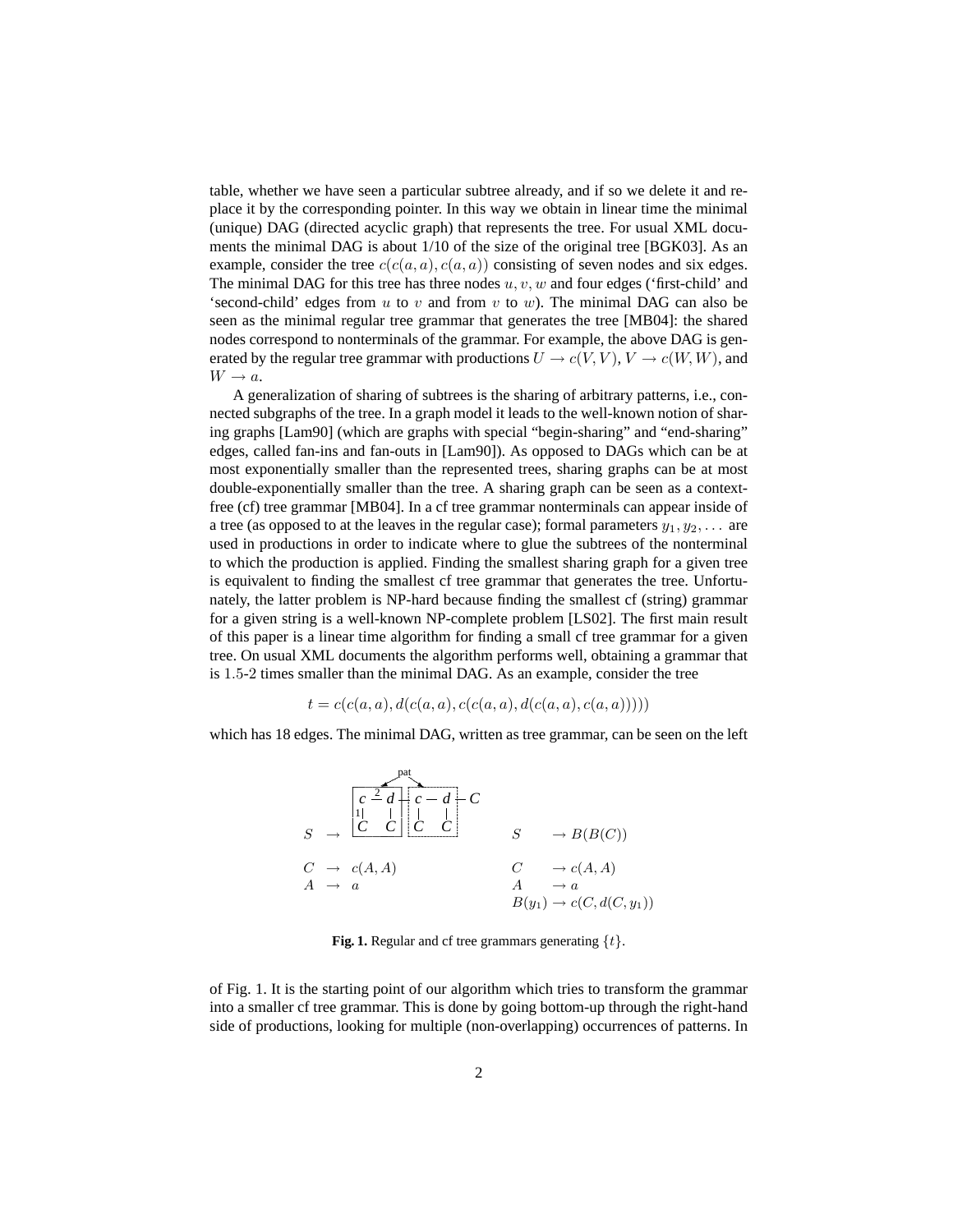our example, the tree pattern pat (consisting of two nodes labeled  $c$  and  $d$  and their left children labeled C) appears twice in the right-hand side of the first production. A pattern  $p$  in a tree can conveniently be represented by a tree  $t_p$  with formal parameters  $y_1, \ldots, y_r$  at leaves: simply add to  $t_p$  all children of nodes of p (and the edges), and label the jth such node (in preoder) by  $y_j$ . Thus,  $t_{pat} = c(C, d(C, y_1))$ . This tree becomes the right-hand side of a new nonterminal  $B$  and the right-hand side of the first production becomes  $B(B(C))$ . The resulting minimal cf tree grammar is shown on the right of Fig. 1.

The BPLEX algorithm is presented in Section 3. In Section 4 we discuss the application of BPLEX to XML documents and present experimental results which were obtained by running BPLEX on various benchmark XML documents. In Section 5 we study two problems for our tree grammars  $G$  that are important for XML documents: (1) to validate against an XML type and (2) to test equivalence. In fact, we consider both of these problems for so called "straight-line" (for short, SL) context-free tree grammmars, which are grammars that are guaranteed to generate at most one tree; the "straight-line" notion is well-known from string grammars (see, e.g., [Ryt04,Pla94]). Since BPLEX generates grammars of a more restricted form (namely, they additionally are linear in the paramters) we also consider problems (1) and (2) for the case that the SL cf tree grammar is linear. It is shown that for an XML type  $T$  represented by a (deterministic) bottom-up tree automaton we can test whether or not  $L(G)$  has type T in time  $O(a^m \times |G|)$ , where m is the maximal number parameters of the nonterminals of  $G$  and  $a$  is the size of the automaton. Note that running a tree automaton is similar to evaluating a query; in [BGK03] it was shown that a 'Core XPath query' Q can be evaluated on an XML document represented by its minimal DAG D in time  $O(|Q| \times |D|)$ . Moreover, in the string case a similar result of  $O(a \times |G|)$  is well-known (see, e.g., Theorem 28(b) of [Ryt99]). Next it is proved that testing the equivalence of two SL cf tree grammars can be done in polynomial space w.r.t. the sum of sizes of the two grammars. If the grammars are linear then testing their equivalence can even be done in polynomial time.

### **2 Preliminaries**

For  $k \in \mathbb{N}$ , we denote the set  $\{1, \ldots, k\}$  with  $[k]$ . A finite set  $\Sigma$  together with a mapping rank :  $\Sigma \rightarrow \mathbb{N}$  is called a *ranked alphabet*. The set of all (ordered, rooted) ranked trees over  $\Sigma$  is denoted by  $T_{\Sigma}$ . For a set A,  $T_{\Sigma}(A)$  is the set of all trees over  $\Sigma \cup A$ , where all elements of A have rank 0. We fix a set of parameters  $Y = \{y_1, y_2, \dots\}$  and, for  $k \geq 0$ ,  $Y_k = \{y_1, \ldots, y_k\}$ . For a ranked tree t,  $V(t)$  denotes its set of nodes and  $E(t)$ denotes its set of edges. Each node in  $V(t)$  can be represented by a sequence u of integers describing the path from the root of  $t$  to the desired node (Dewey notation), the node itself is denoted with  $t_u$ ; for example, 1.1.1 denotes the left-most leaf of the tree t from the Introduction (labeled a). The label at node u is denoted  $t[u]$  and the subtree rooted at u is denoted  $t/u$ . For symbols  $a_1, \ldots, a_n$  of rank zero and trees  $t_1, \ldots, t_n$ ,  $[a_1 \leftarrow t_1, \ldots, a_n \leftarrow t_n]$  denotes the substitution of replacing each leaf labeled  $a_i$  by the tree  $t_i, 1 \leq i \leq n$ .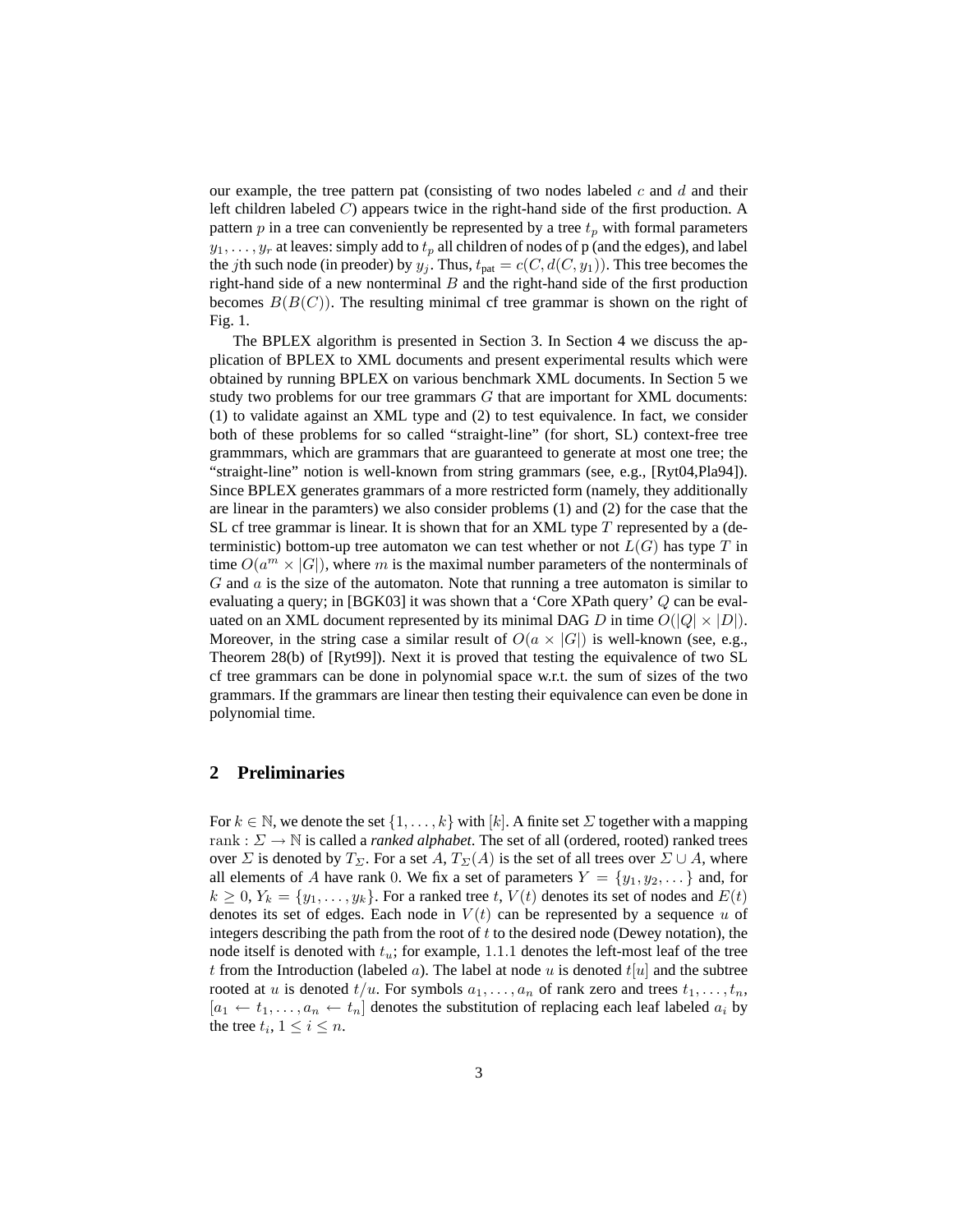Context-free (cf) tree grammars are a natural generalization of cf grammars to ranked trees (see, e.g., Section 15 in [GS97]). A cf tree grammar G consists of ranked alphabets  $N$  and  $\Sigma$  of nonterminal and terminal symbols, respectively, of a start symbol (of rank zero), and of a finite set of productions of the form  $A(y_1, \ldots, y_k) \to t$ . The right-hand side  $t$  of a production of the nonterminal  $A$  is a tree over nonterminal and terminal symbols and over the parameters in  $Y_k$  which may appear at leaves, where k is the rank of A. Sentential forms are trees s, s' in  $T_{N\cup\Sigma}$  and  $s \Rightarrow_G s'$  if s' is obtained from s by replacing a subtree  $A(s_1, \ldots, s_k)$  by the tree  $t[y_1 \leftarrow s_1, \ldots, y_k \leftarrow s_k]$  where  $t$  is the right-hand side of an  $A$ -production. Thus, the parameters are used to indicate where to glue the subtrees of a nonterminal, when applying a production to it. The language generated by G is  $\{s \in T_{\Sigma} \mid S \Rightarrow^*_{G} s\}$ . Note that a parameter can cause copying (if it appears more than once in a rhs) or deletion (if it does not appear). For example, the cf tree grammar with productions

$$
S \to A(a), \qquad A(y_1) \to A(c(y_1, y_1)), \qquad A(y_1) \to y_1
$$

generates the language of all full binary trees over the binary symbol  $c$  and the constant symbol a.

A cf tree grammar is *regular* if all nonterminals have rank 0. It is *straight-line* (for short, SL) if each nonterminal  $A$  has exactly one production (with right-hand side denoted rhs(A)) and the nonterminals can be ordered as  $A_1, \ldots, A_n$  in such a way that  $rhs(A_i)$  has no occurrences of  $A_i$  for  $j < i$ . Thus, an SL cf tree grammar can be defined by a tuple  $(N, \Sigma, \text{rhs})$  where N is ordered and rhs is a mapping from N to right-hand sides. A grammar is *linear* if for every production  $A(y_1, \ldots, y_k) \rightarrow t$ , each parameter  $y_i$  occurs at most once in  $t$ .

# **3 BPLEX: A Bottom-Up Algorithm for Grammar-Based Tree Compression**

Grammar-based tree compression means to find a small grammar that generates a given tree. The size of such a grammar can be considerably smaller than the size of the tree, depending on the grammar formalism chosen. For example, finding the smallest regular tree grammar that generates a given tree can be done in linear time, and the resulting grammar is isomorphic to the minimal DAG of the tree. The minimal regular tree grammar is also straight-line (SL) and, in general, any grammar that generates exactly one element can be turned into an SL grammar. Our starting point for compressing a tree is an SL regular tree grammar, and our algorithm takes such a grammar as input and generates as output a (smaller) SL cf tree grammar. As mentioned in the Introduction, moving from regular to cf tree grammars corresponds to generalizing the sharing of common subtrees to the sharing of arbitrary tree patterns (which are connected subgraphs of a tree).

The basic idea of the algorithm is to find tree patterns that appear more than once in the input grammar (in a non-overlapping way), and to replace them by new nonterminals which generate the corresponding patterns. We call this technique *multiplexing* because multiple occurrences of the replaced patterns are represented only once in the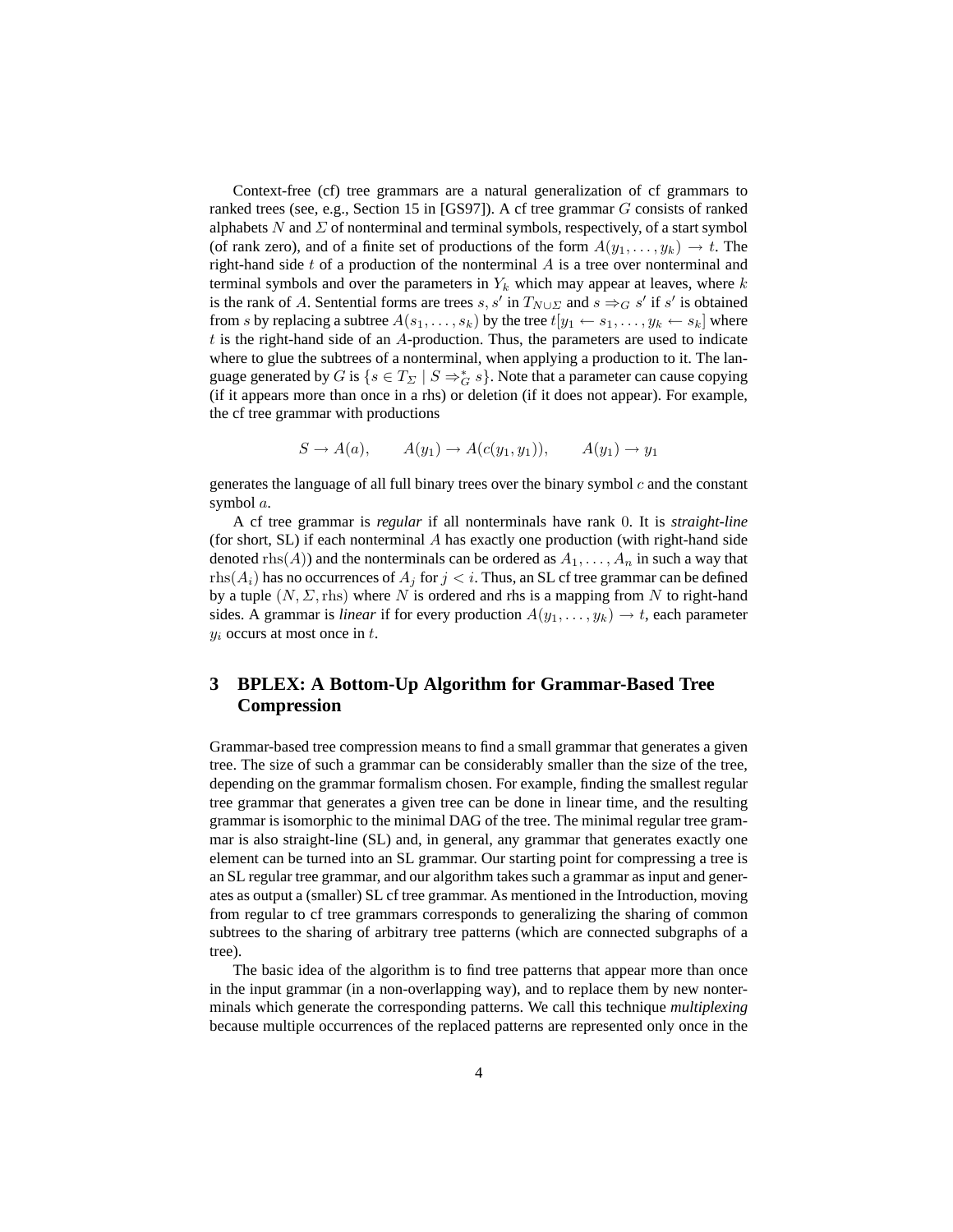output. The algorithm is called BPLEX (for *bottom-up multiplexing*) since the righthand sides of productions in the input grammar are scanned bottom-up while searching for patterns. Note that a tree pattern can be conveniently described by a tree with parameters at leaves (parameters denote connected subtrees that are not part of the pattern). Formally, a (*tree*) *pattern* p (*of rank k*) is a ranked tree in which each  $y \in Y_k$  occurs exactly once. Given a tree  $t$  and a node  $u$  of  $t$ , the pattern  $p$  matches  $t$  in  $u$  if there are trees  $t_1, \ldots, t_k$  and a pattern p' isomorphic to p such that  $t/u = p' \Theta$  where  $\Theta$  is the substitution  $[y_1 \leftarrow t_1, \ldots, y_k \leftarrow t_k]$ . The pair  $(p', \Theta)$  is called a *match* of p (in t) at u. Given a match m,  $p_m$  denotes the corresponding pattern. Two matches  $(p', \Theta'),$  $(p'', \Theta'')$ , are *overlapping* if p' and p'' have at least one common node. Two matches  $m' = (p', [y_1 \leftarrow t_1', \dots, y_k \leftarrow t_k'])$ ,  $m'' = (p'', [y_1 \leftarrow t_1'', \dots, y_k \leftarrow t_k''])$  of the same pattern p are *maximal* if, for all  $i \in [k]$ ,  $t'_i[\varepsilon] \neq t''_i[\varepsilon]$  (intuitively: there is no possibility to extend  $m'$ ,  $m''$  to matches of some larger common pattern).

We now discuss how the size of a cf tree grammar changes when occurrences of a tree pattern are replaced by a nonterminal that generates the pattern. The size of a tree (without parameters) is its number of edges. Since the SL cf tree grammars that are generated by BPLEX have the property that all  $k$  parameters of a nonterminal appear exactly once in the right-hand side of its rule, and in the order  $y_1, y_2, \ldots, y_k$ , we do not need to explicitely represent the parameters as nodes of the tree. Hence, we do not count the edges to parameters; thus in general, for a tree  $t$ , size( $t$ ) is defined as  $|E(t)| - |E_y(t)|$  where  $E_y(t)$  are the edges to parameters in t. For a tree grammar  $G$ , size $(G)$  is the sum of sizes of the right-hand sides of the productions of G. Let  $G$  be an SL cf tree grammar,  $p$  a pattern of rank  $k$  with a corresponding production  $A(y_1, \ldots, y_k) \to p$  in G, and  $m = (p', [y_1 \leftarrow t_1, \ldots, y_k \leftarrow t_k])$  a match of p in the right-hand side of some other production of  $G$ . The match  $m$  is replaced by  $A$  by deleting the subtree rooted at the root of  $p'$  and replacing it by the tree  $A(t_1, \ldots, t_k)$ . The resulting grammar is denoted by  $G[m \leftarrow A]$ . Similarly, for two non-overlapping matches  $m_1$ ,  $m_2$  of p in G,  $G[m_1, m_2 \leftarrow A]$  is the grammar obtained from G by replacing each match  $m_1$  and  $m_2$  by A. Clearly, size(G) – size(G[ $m \leftarrow A$ ]) = size(p) and size(G) – size(G[ $m_1, m_2 \leftarrow A$ ]) = 2 × size(p). For a production prod we denote by  $add(G, prod)$  the grammar obtained from G by adding prod. Clearly, if prod is not in G already, then the size of  $add(G, prod)$  is  $size(G) + size(rhs(pred))$ . If G is a cf tree grammar, we denote by  ${\rm fresh}(G, k)$  a nonterminal of rank k that does not occur in G.

The execution of our algorithm produces a sequence  $G_1, \ldots, G_h$  of SL cf tree grammars that generate the same tree and share the nonterminals  $A_1, \ldots, A_l$ .  $G_1 = G$  is the SL cf tree grammar that the algorithm takes as input;  $G_h$  is the result. New nonterminals  $A_{l+1}, A_{l+2}, \ldots$  may appear in  $G_2, \ldots, G_h$ . Given a grammar  $G_i$ ,  $i \in [h]$ , scanning the nodes of the trees  $\text{rhs}_{G_i}(A_i)$  through  $\text{rhs}_{G_i}(A_1)$  in postorder induces a total order on the set of nodes

$$
V_{G_i}^l = \bigcup_{j \in [l]} V(\text{rhs}_{G_i}(A_j))
$$

denoted by  $\lt_{G_i}^l$ . The reflexive closure of  $\lt_{G_i}^l$  is denoted by  $\leq_{G_i}^l$ . Scanning the input regular grammar in this order corresponds to scanning the generated tree bottom-up.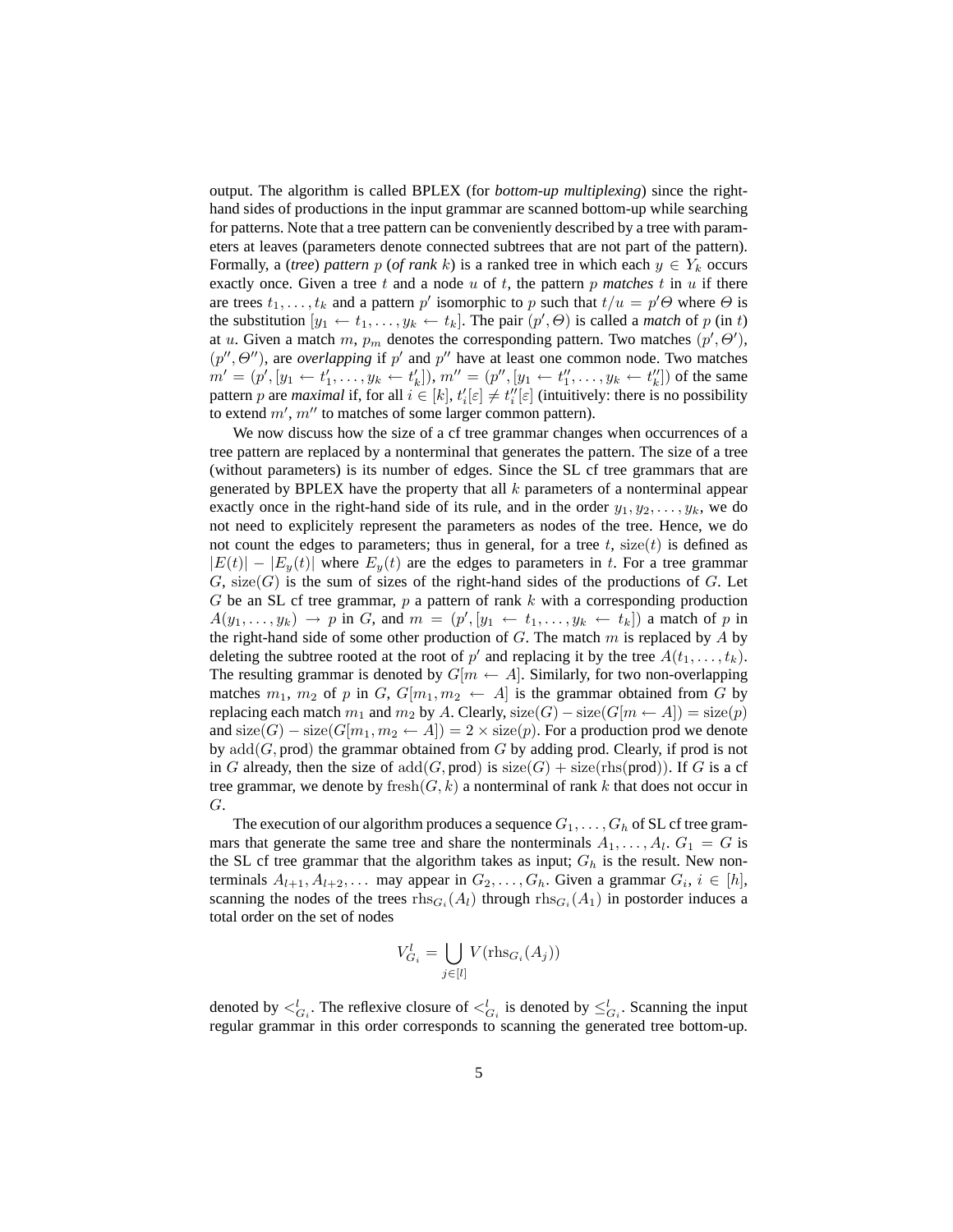Let  $i \in [h]$ . For  $j \in [l]$ , a node in  $V(\text{rhs}_{G_i}(A_j))$  is denoted by the *address*  $z = (j, u)$ , where u is the path to that node in the tree  $\text{rhs}_{G_i}(A_j)$ . If z is a node in  $V_{G_i}^l$  that is not the root of  $\text{rhs}_{G_i}(A_1)$ , then  $\text{next}(<_{G_i}^l, z)$  is the node following  $z$  in the order  $<_{G_i}^l$ . The execution of the algorithm on an input grammar  $G$  can be described by a sequence of configurations  $(G_1, z_1), \ldots, (G_h, z_h)$ , where  $G = G_1, \ldots, G_h$  are SL cf tree grammars and, for each  $i \in [h]$ ,  $z_i$  is the address of some node in  $V_{G_i}^l$ , called the *current node*, which is examined during the *i*-th step. Address  $z_1$  is the left-most leaf of  $\text{rhs}_{G_1}(A_l)$ and  $z_h = (1, \varepsilon)$  is the root of  $\text{rhs}_{G_h}(A_1)$ . A pattern p matches grammar G in  $z = (j, u)$ if p matches  $\text{rhs}(A_j)$  in u; if  $m = (p', \Theta)$  is the match of p in  $z = (j, u)$ , z is the address of  $m$  in  $G$ .

At step  $i \in [h]$ , the algorithm computes the set  $M_1(G_i, z_i, K_P)$  of all matches in  $z_i$  of patterns that are isomorphic to a right-hand side  $\text{rhs}_{G_i}(A_j)$  for some  $j > l$ . The parameter  $K_P \in \mathbb{N}$  is introduced for efficiency reasons, and indicates that only the latest  $K_P$  productions with index greater than  $l$  are considered. This is similar to the idea of a sliding window as it is used in many implementations of the LZ77 compression scheme, cf. also the discussion in Section 6. Note that one can check whether  $p =$  $\text{rhs}_{G_i}(A_j)$  matches  $G_i$  in  $z_i$  in at most size(p) steps by comparing the two trees topdown and binding parameters of  $p$  to descendants of  $z_i$ . The total cost of computing  $M_1(G_i, z_i, K_P)$  is bounded by  $K_S \times K_P$ , where  $K_S$  (see below) is the maximum size for a production with index  $j > l$ . Additionally, the algorithm computes the set  $M_2(G_i,z_i,K_N,K_S)$  of all matches in  $z_i$  such that, for each  $m\in M_2(G_i,z_i,K_N,K_S)$ , we have

- $-$  there exists a (non-overlapping) *companion match*  $c_m$  of the same pattern in some node w among the last  $K_N$  nodes preceding  $z_i$  in the order  $\langle C_{G_i}$ , and
- $-0 <$  size $(p_m) \le K_S$  and, if size $(p_m) < K_S$ , then m and  $c_m$  are maximal.

The set  $M_2(G_i, z_i, K_N, K_S)$  can be computed by comparing top-down the tree rooted at  $z_i$  with trees rooted at nodes preceding  $z_i$ . The cost of computing  $M_2(G_i, z_i)$ ,  $K_N, K_S$ ) is bounded by  $K_S \times K_N$ . After computing the two sets of matches, the algorithm chooses a match  $m \in M_1(G_i, z_i, K_P) \cup M_2(G_i, z_i, K_N, K_S)$  with maximal size denoted by  $\max(M_1,M_2).$  If the chosen match  $m$  belongs to  $M_1(G_i,z_i,K_P),$  then the match is replaced by the right-hand side of the corresponding production. If  $m$  belongs to  $M_2(G_i, z_i, K_N, K_S)$ , a new production with a nonterminal A and  $\text{rhs}_{G_i}(A) = p_m$ is added to the grammar, and the matches  $m$ ,  $c_m$  are replaced by  $A$ . In both cases, the size of the grammar is reduced by size( $p_m$ ). If  $M = \emptyset$ , we move the current node to the next node with respect to the order  $\lt_{G_i}^l$ . This procedure is repeated until the root of  $\text{rhs}_{G_i}(A_1)$  is reached. The linearity of the algorithm derives from the fact that, for an input grammar G, the body of the loop cannot be executed more than  $2 \times |G|$  (each run through the body either moves the address forward or reduces the size of the grammar), and from the fact that the two sets  $M_1(G_i, z_i, K_P)$  and  $M_2(G_i, z_i, K_N, K_S)$  can be computed in constant time.

The algorithm is shown in Fig. 2. Let us consider its behavior on the regular tree grammar on the left of Fig. 1. A postorder traversal of the grammar goes through the third and second production without finding any pair of matches that can be replaced. It then continues scanning the first production. When the highest  $d$  is encountered (address  $(1, 2)$ ) a match m of pattern  $d(C, y_1)$  is found, together with a companion  $c_m$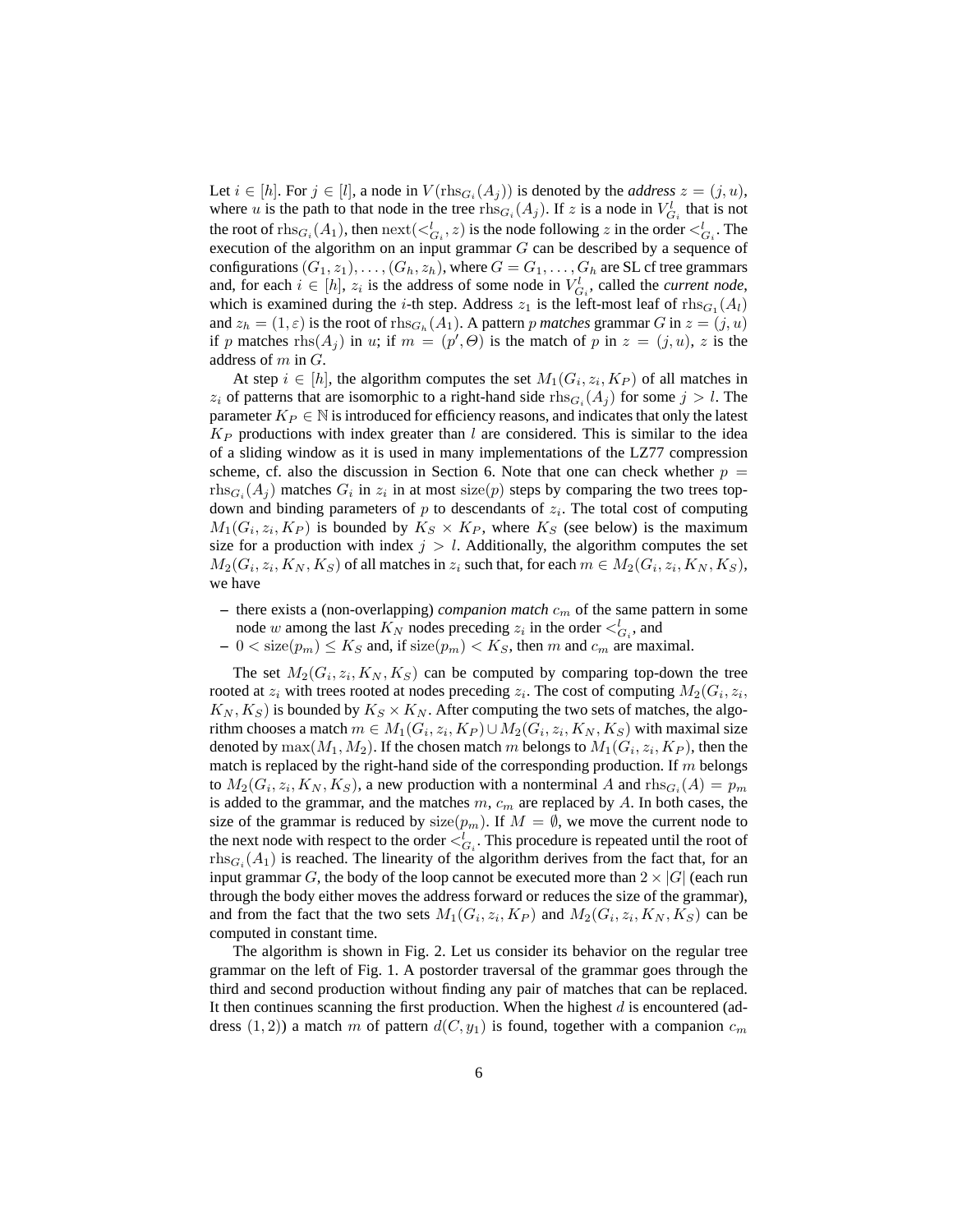```
G := \text{input grammar}z := leftmost leaf of rhs<sub>G</sub>(A_l)
while true do
      M_1 := M_1(G, z, K_P)M_2 := M_2(G, z, K_N, K_S)if M_1 \neq \emptyset or M_2 \neq \emptyset then
            m := \max(M_1, M_2)if m \in M_1 then
                   G := G[m \leftarrow A], with \text{rhs}_G(A) = p_melse
                  k := \operatorname{rank}(p_m)A := \text{fresh}(G, k)G := \text{add}(G, A(y_1, \ldots, y_k) \rightarrow p_m)G := G[m, c_m \leftarrow A]endif
      elif \exists w \in V_G^l: z <_G^l w then
             z := \operatorname{next}(\lt^l_G, z)else
            break
      endif
enddo
```
**Fig. 2.** The complete algorithm

matching in  $(1, 2.2.2)$ . This has size 1 and is chosen for replacement. The new nonterminal D of rank 1 is added to the grammar together with production  $D(y_1) \rightarrow$  $d(C, y_1)$ , and the two matches are replaced so that the first production becomes  $S \rightarrow$  $c(C, D(c(C, D(C))))$ . The new pattern rhs(D) does not match the new grammar in  $z = (1, 2)$  and no pairs of new matches are found either. Therefore z is changed to the root of the S production ( $z = (1, \varepsilon)$ ). Here, the right-hand side of D does not match, while the maximal pattern  $c(C, D(y_1))$  matches in  $(1, \varepsilon)$  and in  $(1, 2.1)$ . Therefore a new nonterminal E of rank 1 is added together with the production  $E(y_1) \rightarrow$  $c(C, D(y_1))$ , and the matches are replaced by E, producing the output grammar shown in Fig. 3. This grammar and the cf tree grammar on the right of Fig. 1 have both size

$$
S \to E(E(C)) \qquad D(y_1) \to d(C, y_1)
$$
  
\n
$$
C \to c(A, A) \qquad E(y_1) \to c(C, D(y_1))
$$
  
\n
$$
A \to a
$$

**Fig. 3.** Cf tree grammar generating  $\{t\}$ .

7. Note, however, that the algorithm has split the pattern  $p = c(C, d(C, y_1))$  into two sub-patterns, since pattern  $d(C, y_1)$  is detected and replaced before the larger pattern p is scanned completely.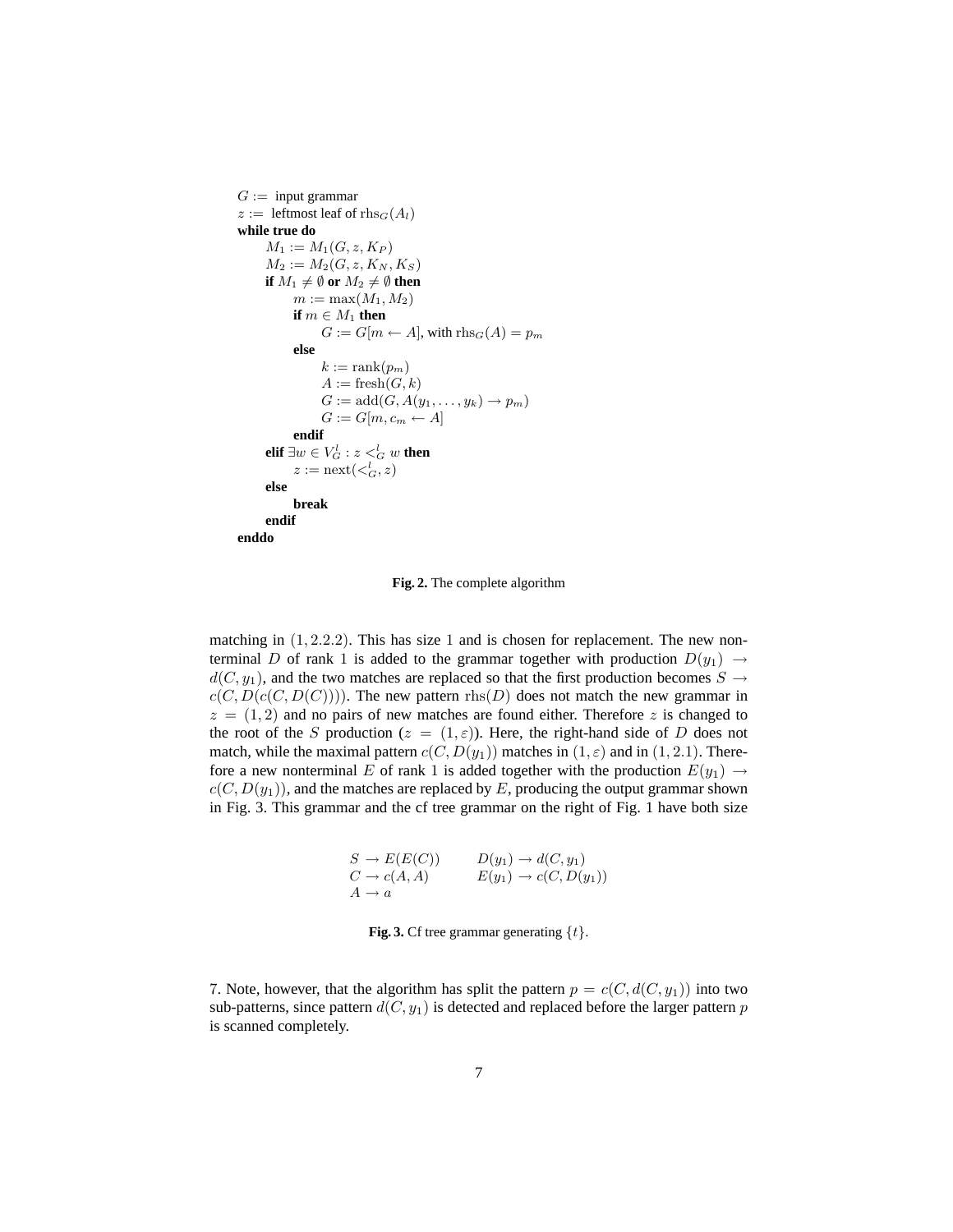# **4 XML Compression using BPLEX**

An XML document is a sequential representation of a nested list structure. As mentioned in the Introduction, there are different data models for XML, which vary in their sizes. For example, DOM trees contain bidirectional pointers between a node and its children, its parent node, and its direct left and right sibling; the resulting size is approximately 4-5 times more than the size of the original XML document. Another data model are (ordered) unranked trees which are like DOM trees, but without pointers between siblings. As an example, consider the following XML document skeleton (i.e., without data values).

```
<agenda>
```

```
<person> <name/> <street/> </person>
    <person> <name/> <street/> </person>
    <person> <name/> <street/> </person>
    <person> <name/> <street/> </person>
    <person> <name/> <street/> </person>
</agenda>
```
An (ordered) unranked tree representation of this XML document consists of a root node labeled agenda which has associated with it an array of five pointers, each to a node labeled person which in turn has an array of two pointers to nodes labeled name and street, respectively. For each pointer to a child node we can additionally also keep the inverse pointer from the child to its parent node. This doubles the number of pointers in the representation. Our investigations are independent of this choice: we always count in number of edges (these numbers have to be multiplied by the implementation cost of an edge, which possibly involves the cost of two pointers). The size of the unranked tree representation of the above XML document is 15 edges.

The BPLEX algorithm works on ranked trees; on the other hand every unranked tree can be turned into a binary ranked tree without changing the number of edges: delete all edges to non-first children, and add a (second child) edge from any node to its next sibling. Note that a leaf (resp. the last sibling) in the unranked tree has no left (resp. no right) child edge in the binary tree representation; this is denoted by the superscript 2 (resp. 1), and by 0 for a last sibling leaf. In Fig. 4 the binary representation of the unranked tree for the XML document of above is shown (with second child edges drawn

> street<sup>0</sup> agenda<sup>1</sup> person - person - person - person<sup>1</sup>  $\frac{1}{\text{name}^2}$ person  $\frac{1}{\text{name}^2}$   $\frac{1}{\text{name}^2}$   $\frac{1}{\text{name}^2}$   $\frac{1}{\text{name}^2}$ street<sup>0</sup> street<sup>0</sup> street<sup>0</sup>  $\frac{1}{\text{street}^0}$

**Fig. 4.** Binary tree representation of an unranked tree.

horizontally). As before, we first turn a (ranked) tree into its minimal DAG, represented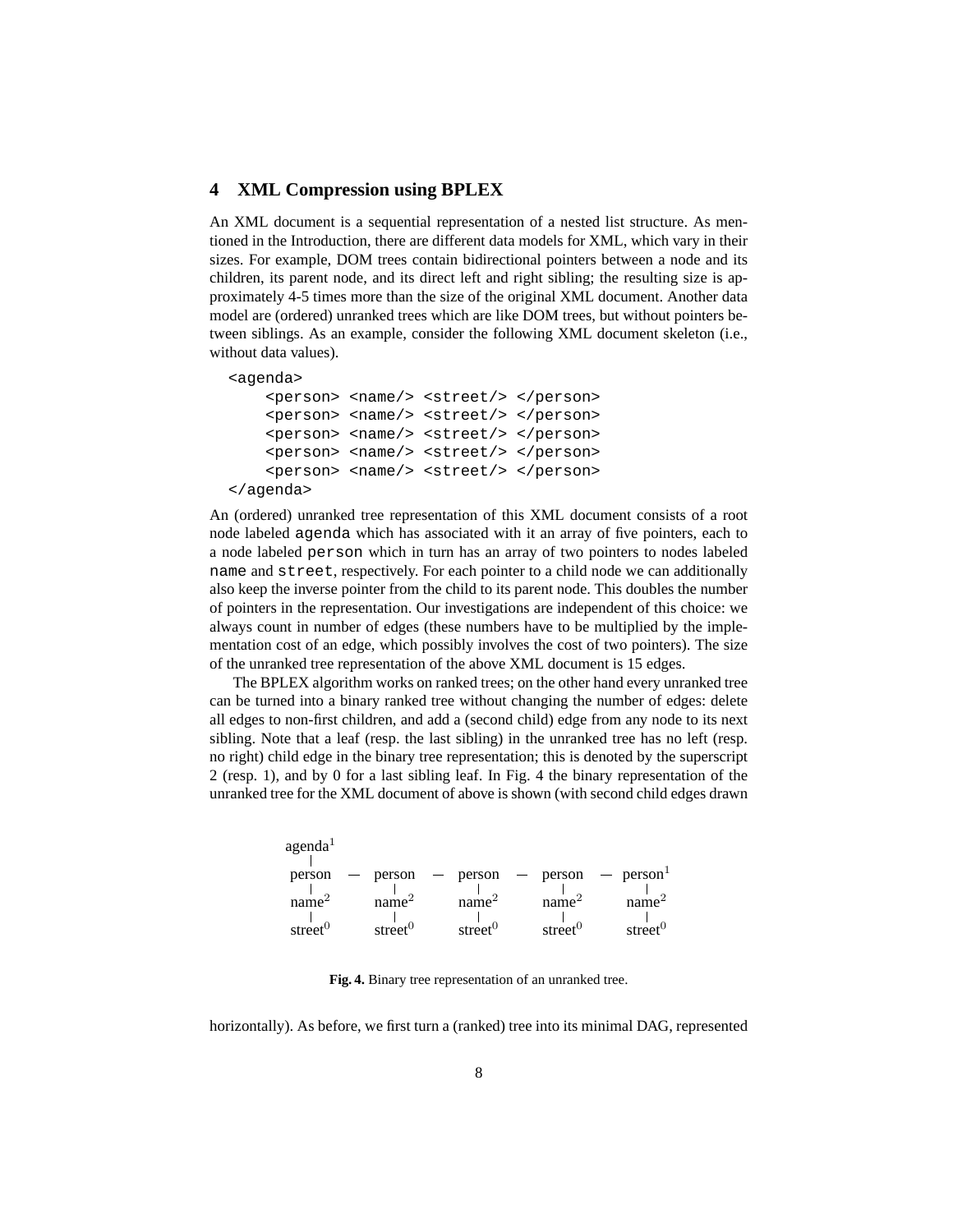as a regular tree grammar, and then apply BPLEX to the grammar. For the example the corresponding grammar  $G<sub>5</sub>$  has the two productions

$$
S \to \text{agenda}^1(\text{person}(A, \text{person}(A, \text{person}(A, \text{person}(A, \text{person}^1(A)))))))
$$
  

$$
A \to \text{name}^2(\text{street}^0).
$$

and its size is 11. Consider the S-production of this grammar. Its right-hand side contains four occurrences of the pattern  $p = \text{person}(A, y_1)$ . Thus, given a production  $C(y_1) \rightarrow \text{person}(A, y_1)$ , each of the occurrences can be replaced by the nonterminal C. However, there is one further occurrence of a similar pattern  $p' = \text{person}^1(A)$ , which can be obtained by removing the parameter  $y_1$  from the pattern p. Note that, since A is a first child in p, removing  $y_1$  changes person into person<sup>1</sup>. In general, we allow a nonterminal K of rank m to appear with any rank  $0 \le r \le m$  in the right-hand sides of productions, provided it is indicated which parameters are to be deleted; in the implementation, missing parameters are marked by a special "empty tree marker". With this "overloading" semantics of productions in mind, BPLEX turns the above regular tree

|  | $S \rightarrow \text{agenda}^1(C(D(D)))$ |                                | $C(y_1) \rightarrow \text{person}(A, y_1)$ |
|--|------------------------------------------|--------------------------------|--------------------------------------------|
|  | $A \rightarrow \text{name}^2(B)$         | $D(y_1) \rightarrow C(C(y_1))$ |                                            |
|  | $B \rightarrow$ street <sup>0</sup>      |                                |                                            |

#### **Fig. 5.** Output of BPLEX on  $G_5$ .

grammar into the cf tree grammar shown in Fig. 5. In this grammar, the D-productions generates copies along a path of the binary tree. Repeated applications of such copying productions cause exponential size increase. In this way, the size of the input grammar can, in certain cases, be reduced exponentially. Consider our example, but now with 10000 person entries (thus, a binary tree with 30000 edges). The corresponding minimal regular tree grammar  $G_{10000}$  has size 20001 while BPLEX outputs the grammar shown in Fig. 6, which has size 20. In this grammar, the symbol  $A_3$  generates the tree person(name(street,  $y_1$ )). More generally, for  $j = 3, \ldots, 15, A_j$  generates a chain with  $2^{j-3}$  occurrences of this pattern and one parameter  $y_1$  at the end of the chain. It is easy to see that  $S$  generates the correct tree with  $10000$  person entries.

| S              | $\rightarrow$ agenda <sup>1</sup> $(A_7(A_{11}(A_{12}(A_{13}(A_{15}(A_{15}))))))$ | $A_8(y_1)$ | $\rightarrow A_7(A_7(y_1))$                   |
|----------------|-----------------------------------------------------------------------------------|------------|-----------------------------------------------|
| A <sub>1</sub> | $\rightarrow$ street <sup>0</sup>                                                 |            | $A_9(y_1) \rightarrow A_8(A_8(y_1))$          |
| A <sub>2</sub> | $\rightarrow$ name <sup>2</sup> $(A_1)$                                           |            | $A_{10}(y_1) \rightarrow A_9(A_9(y_1))$       |
|                | $A_3(y_1) \rightarrow \text{person}(A_2, y_1)$                                    |            | $A_{11}(y_1) \rightarrow A_{10}(A_{10}(y_1))$ |
|                | $A_4(y_1) \rightarrow A_3(A_3(y_1))$                                              |            | $A_{12}(y_1) \rightarrow A_{11}(A_{11}(y_1))$ |
|                | $A_5(y_1) \rightarrow A_4(A_4(y_1))$                                              |            | $A_{13}(y_1) \rightarrow A_{12}(A_{12}(y_1))$ |
|                | $A_6(y_1) \rightarrow A_5(A_5(y_1))$                                              |            | $A_{14}(y_1) \rightarrow A_{13}(A_{13}(y_1))$ |
|                | $A_7(y_1) \rightarrow A_6(A_6(y_1))$                                              |            | $A_{15}(y_1) \rightarrow A_{14}(A_{14}(y_1))$ |
|                |                                                                                   |            |                                               |

#### **Fig. 6.** Output of BPLEX on  $G_{10000}$ .

Before presenting experimental results with BPLEX, we discuss its relation to another tree compression method that has been applied to XML. Recall that we applied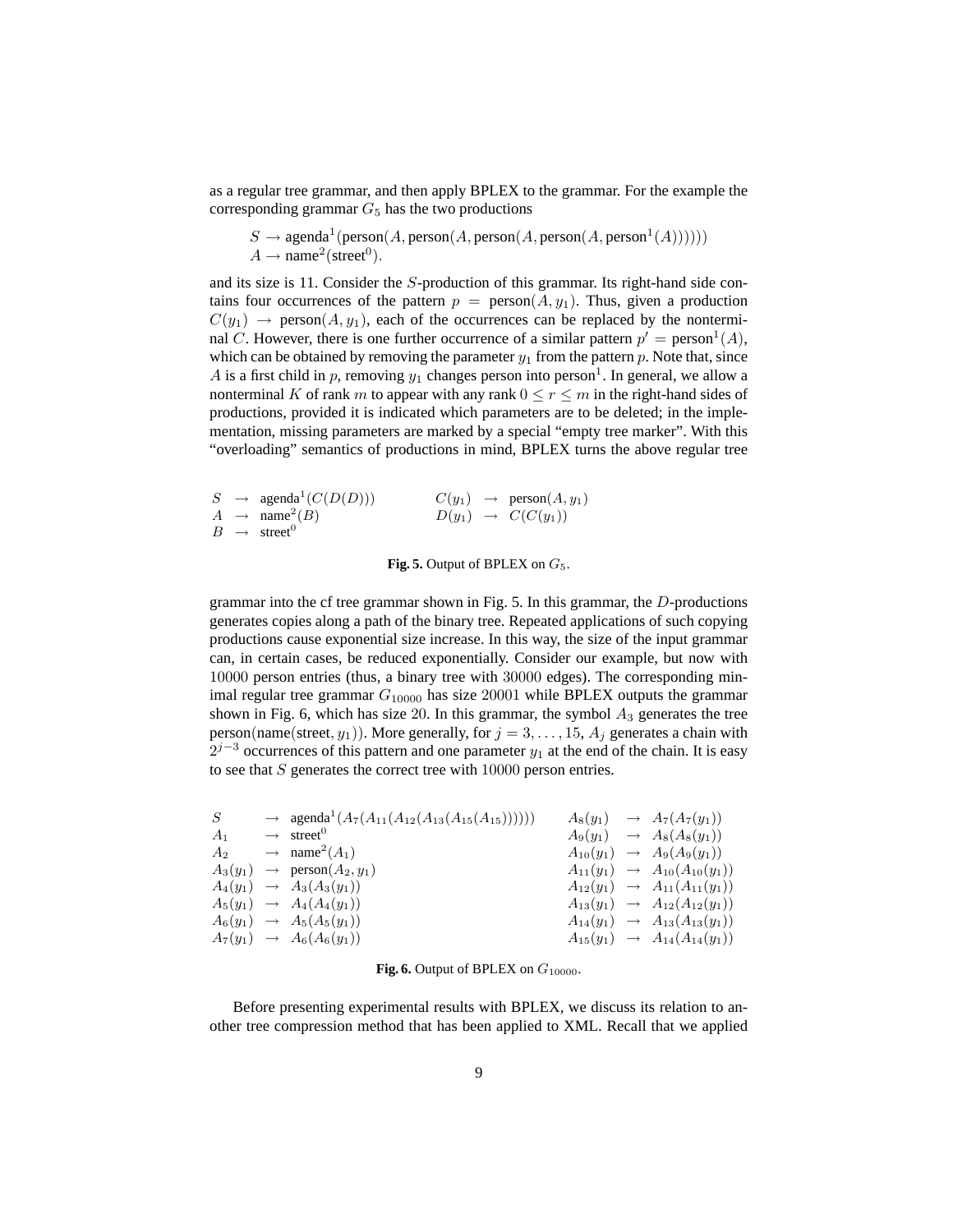BPLEX to the minimal regular tree grammar of a binary tree representation of an unranked tree. An unranked tree has itself a unique minimal DAG (minimal regular tree grammar) which can be obtained in the same way as for ranked trees. However, the size of the minimal DAG of an unranked tree can be different from the one of the minimal DAG of its binary representation! In most cases the minimal unranked DAG is smaller than the binary one. The reason is that chains of second child edges in the binary tree become sibling subtrees in the unranked tree. To see this, consider the binary tree in Fig 4. Clearly, its minimal DAG has only one copy of the subtree name<sub>2</sub>(street) and hence has only 11 edges. On the other hand, the minimal DAG of the corresponding unranked tree has only one copy of the subtree person(name, street) and therefore has only 7 edges. As an example of a binary tree with a minimal DAG that is smaller than the one of the corresponding unranked tree, consider the unranked tree  $t_u = u(p(x, b, c, b, c), p(y, b, c, b, c), p(z, b, c, b, c))$ . Its minimal unranked DAG has 18 edges, but the minimal binary DAG has only 12, because only one copy of the subtree  $b^2(c^2(b^2(c^0)))$  appears.

In fact, the size of the minimal DAG representation can even be further reduced by using "multiplicity" counters for consecutive equal subtrees [BGK03]. Then the DAG for the unranked tree of the agenda-example can be represented using only 3 edges, or equivalently, by an (unranked) regular tree grammar with multiplicity counters and productions  $A \rightarrow \text{agenda}([5]P), P \rightarrow \text{person}(\text{name}, \text{street})$ . Of course, multiplicity counters take up space, but following Koch et al. this space is neglected (similar to the fact that we do not count edges to parameters in cf tree grammars, see Section 3). Thus, BPLEX produces the grammar of Fig. 5 that is smaller (size 6) than the minimal DAG of the unranked tree (size 7), but such a minimal DAG has a smaller representation (size 3) when multiplicity counters are added. From now on, we call this DAG representation for an unranked tree its mDAG (minimal DAG with multiplicities). Such representation can easily be turned into a regular tree grammar with the *same size* that generates the binary representation of the original unranked tree. This grammar also contains multiplicity counters at nodes, which are expanded to chains of nodes. We implemented a version of BPLEX which works on such grammars (and does not change the multiplicity counters). As it turns out, only in a few cases we obtained small improvements over BPLEX on the binary regular tree grammar corresponding to the minimal DAG. Thus, the advantage of counters is compensated for, by the ability of BPLEX to exponentially compress chains of nodes. On a few files, the minimal binary DAG was even smaller than the mDAG, due to similar chains as in the tree  $t<sub>u</sub>$  of above; cf. in Table 1 the two catalog files and the file NCBI gene.chr1.

#### **Experimental results**

We tested BPLEX on three different sets of XML documents. The first one contains most of the documents used in [BGK03], namely SProt (protein data), DBLP (a bibliographic database), Treebank (a linguistic database), and 1998statistics (baseball statistics). The second set contains XML documents generated with the XBench benchmark [YOK04]. The third set contains documents from the Japanese Single Nucleotide Polymorphism database [HTH+02]. BPLEX was implemented in C on a Linux platform and the tests were run with  $K_N = 50000$ ,  $K_P$  unbounded, and  $K_S = 500$ ; the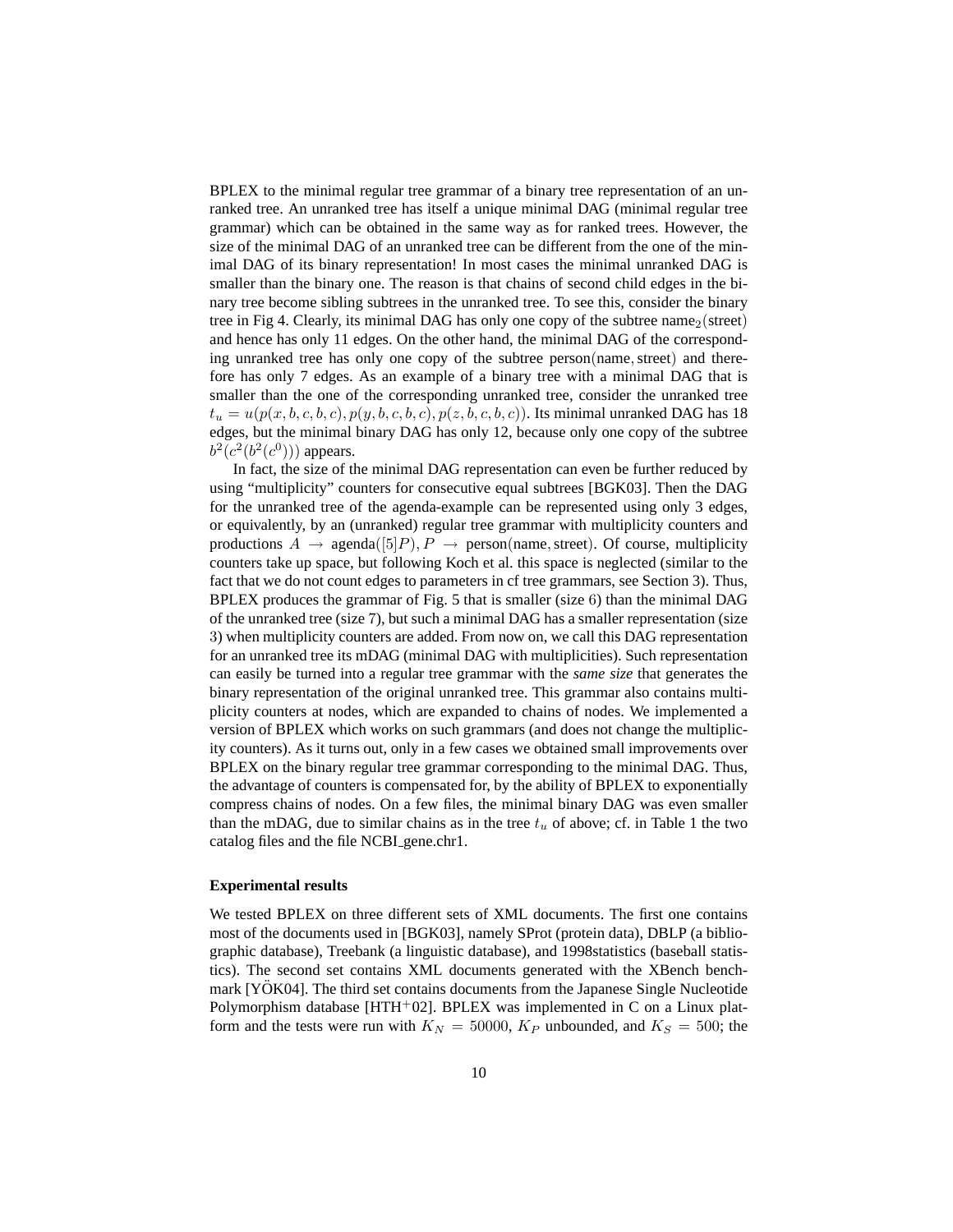results are shown in Fig. 1. For each XML document, the table shows the size (number of edges) of its skeleton, the size and compression ratio of the corresponding minimal binary DAG, the size and compression ratio of the mDAG, and finally the size and compression ratio of the output of BPLEX.

On the larger files from the first group, the output of BPLEX has approximately half the size of the corresponding mDAG. On the files of the second group BPLEX performs even better, producing in most cases a grammar whose size is one third of the corresponding mDAG. In many of the files from the snp repository, BPLEX produces an output with at most half the size of the corresponding mDAG (see the NCBI gene files in the table). On other files (e.g. JST\_snp.chr1) BPLEX improves the compression ratio by about 1.5 only. On other files (like NCBI snp.chr1) the construction of the mDAG already provides an exponential size reduction; on these files BPLEX also gives exponential compression.

| Input file         | size(t)                                  | Min. binary                   |         | Min. unranked   |              | <b>BPLEX</b> output |           |
|--------------------|------------------------------------------|-------------------------------|---------|-----------------|--------------|---------------------|-----------|
|                    |                                          | reg. gr.                      |         | reg. gr. (mDAG) |              |                     |           |
| <b>SwissProt</b>   | $10,903,568$  1,664,451 15.0\% 1,100,648 |                               |         |                 |              | 10.1\% 337, 129     | $3.1\%$   |
| <b>DBLP</b>        | 2,611,931                                | 533, 188 20.0%                |         | 222, 755        |              | $8.5\%$ 115, 954    | $4.4\%$   |
| Treebank           |                                          | $2,447,727 1,456,707 60.0\% $ |         | 1,301,690       |              | 53.2% 550, 230      | $22.0\%$  |
| 1998 statistics    | 28,306                                   | 2,404                         | 8.5%    | 727             | $2.6\%$      | 411                 | $1.5\%$   |
| $catalog-02$       | 2, 240, 231                              | 58,529                        | $2.6\%$ | 74, 165         | $3.3\%$      | 30, 451             | $1.4\%$   |
| catalog-01         | 225, 194                                 | 9.581                         | $4.3\%$ | 20, 298         | $9.0\%$      | 4.916               | $2.2\%$   |
| dictionary-02      | 2, 731, 764                              | 681, 155 25.0%                |         | 547,834         |              | 20.0% 161, 611      | $5.9\%$   |
| dictionary-01      | 277,072                                  | 77, 555 28.0%                 |         | 58, 573         | $21.0\%$     | 20, 193             | 7.3%      |
| $JST$ _snp.chr $1$ | 655, 946                                 | 44, 321                       | $6.8\%$ | 25,047          | $3.8\%$      | 15,807              | $2.4\%$   |
| JST_gene.chr1      | 216, 401                                 | 15, 314                       | $7.1\%$ | 7.386           | $3.4\%$      | 4,839               | $2.2\%$   |
| NCBI_snp.chr1      | 3,642,225                                | 809, 395 22.0%                |         |                 | $15 < 0.1\%$ | 49                  | $< 0.1\%$ |
| NCBI_gene.chr1     | 360, 350                                 | 19,715                        | $5.5\%$ | 22491           | $6.2\%$      | 9,506               | $2.6\%$   |

**Table 1.** Experimental results with BPLEX.

# **5 Algorithms on SL Context-Free Tree Grammars**

As our experimental results show, SL cf tree grammars are well suited to efficiently represent XML documents; especially if the underlying tree model is that of a binary tree (unlike, e.g., DOM). Consider now a grammar in memory which represents a large XML document. How can we process the XML tree that is represented, without decompressing the grammar?

Any read access to the tree like, e.g., reading the label of the root node, or moving along an edge from one node to another node, can be realized on the grammar representation with an additional per-step overhead of at most the size h of the grammar [MB04]. Additionally, a stack of height at most  $h$  must be maintained at all times. Thus, the price to be payed for the fact that we have a small representation that can be accessed without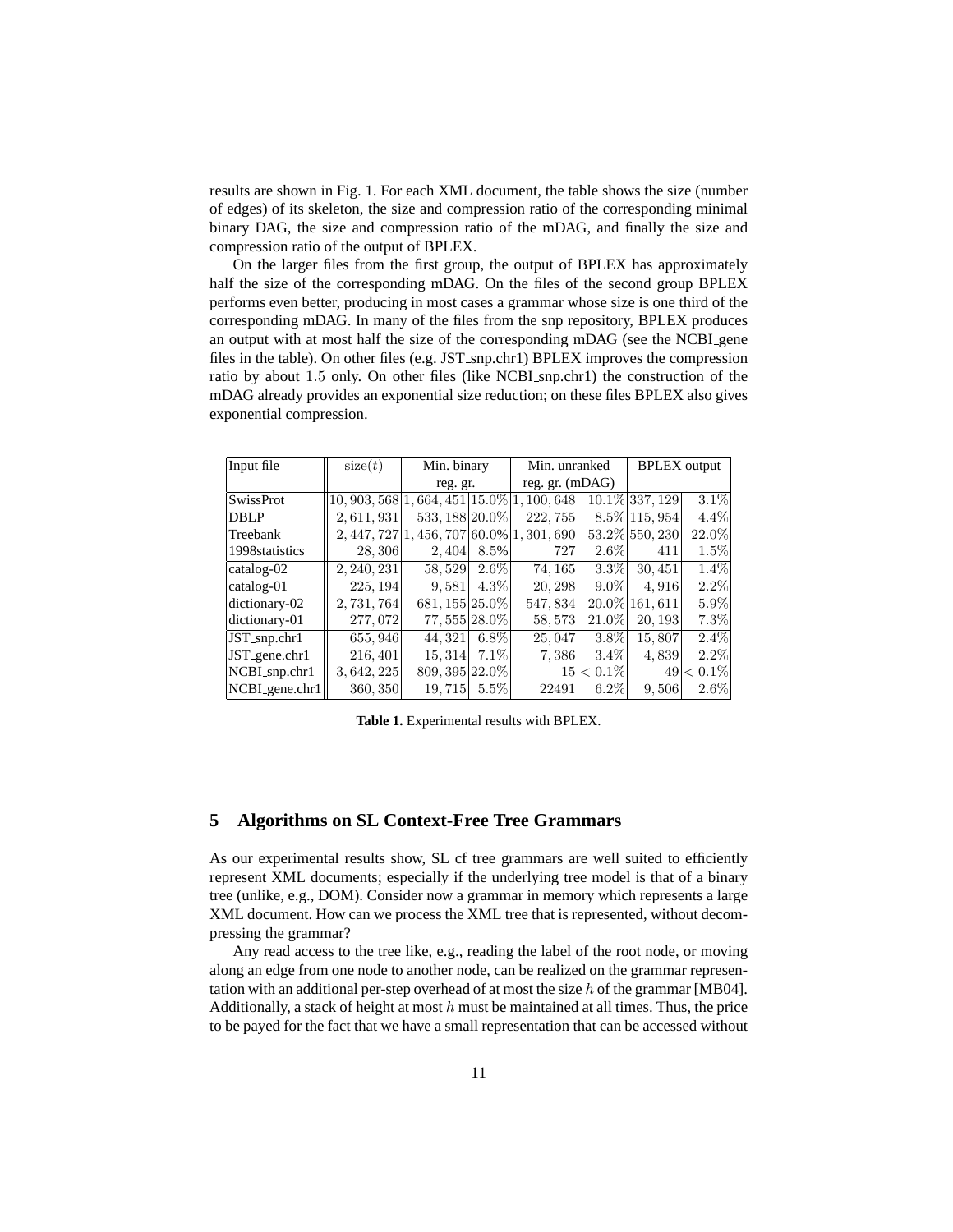decompression, is a slow down for each read operation. For some special applications, however, it is possible to eliminate the slow-down, or to even achieve drastic speed ups. In this section we investigate such applications.

#### **5.1 XML Type Validation**

The first application we consider is XML type validation: an XML document represented by an SL cf tree grammar should be validated against an XML type. There are several formalisms for describing XML types, with varying expressiveness, e.g., DTDs, XML Schema, or RELAX NG. All of these can conveniently be modeled by the regular tree languages [MLM00], a classical concept well known from formal language theory [GS97]. Our first result states that XML type checking can be done in time linear in the size of the grammar  $G$ , if the maximal number of parameters m is fixed. The involved constant depends on the size of the XML type definition, and on the maximal number m of parameters of the nonterminals in  $G$ ; in fact, m appears as an exponent. Note that our algorithm can easily be adapted to take  $m$  as an input parameter. Practical experiments show that small values of  $m$  already achieve competitive compression rates. It can therefore be assumed that m is very small with respect to the size of  $G$  (the average value of m w.r.t. the size of G in Table 1 is around  $10^{-4}$ ). As formal model for regular tree languages we use (deterministic bottom-up finite) tree automata. Such an automaton can be defined by a tuple  $A = (Q, \Sigma, {\delta_{\sigma}}_{\sigma \in \Sigma}, F)$  where Q is a finite set of states,  $\Sigma$  is a ranked alphabet,  $\delta_{\sigma}: Q^k \to Q$  for  $\sigma \in \Sigma$  of rank k, and  $F \subseteq Q$  is a set of final states. The transition function  $\delta$  of A is extended to trees over  $\Sigma$  in the usual way:  $\delta(\sigma(t_1,\ldots,t_k)) = \delta_{\sigma}(\delta(t_1),\ldots,\delta(t_k))$  for  $\sigma \in \Sigma$  of rank k and  $t_1,\ldots,t_k \in T_{\Sigma}$ . The language accepted by A is  $\{s \in T_{\Sigma} \mid \delta(s) \in F\}.$ 

**Theorem 1.** *Given an SL cf tree grammar* G *and a tree automaton* B *it can be checked*  $\emph{whether or not } L(G) \cap L(\overline{B}) = \varnothing \emph{ in time } O(s^m \times |G|), \emph{where } s \emph{ is the number of states }$ *of* B *and* m *is the maximal number of parameters of the nonterminals of* G*.*

*Proof.* Let  $G = (N, \Sigma, \text{rhs})$  with  $N = \{A_1, \ldots, A_n\}$  and  $B = (Q, \Sigma, \delta, F)$ . We assume that  $G$  is reduced, i.e., each nonterminal is used in a (successful) derivation of G. We now run the tree automaton B on the right-hand sides of  $G$ , starting bottom-up with the right-hand side  $\text{rhs}(A_n)$  of the last nonterminal of G. For parameters  $y_1, \ldots, y_k$ which (possibly) appear in  $\text{rhs}(A_n)$  we do not yet know the actual trees; we therefore try all possible combinations  $(q_1, \ldots, q_k)$  of states of B, and store this in the function  $\Psi_{A_n}(q_1,\ldots,q_k) = \delta(r\text{hs}(A_n)[y_1 \leftarrow q_1,\ldots,y_k \leftarrow q_k])$ . In a similar way we compute  $\Psi_{A_{n-1}}$ , using  $\Psi_{A_n}$  at occurrences of  $A_n$  in rhs $(A_{n-1})$ . Continuing in this way, we obtain after *n* steps the constant function  $\Psi_{A_1}$  ()  $\in Q$  which is the state in which B arrives for the tree t with  $L(G) = \{t\}.$ 

For each nonterminal of rank k,  $|Q|^k$  many values of  $\Psi$  are computed. Hence, in total at most  $s^m \times |G|$  computations steps are needed.

Note that it is not necessary to compute  $\Psi_{A_i}$  for *all* combinations of  $(q_1, \ldots, q_k)$ ; rather, this computation can be deferred until a concrete tuple of states has been determined. In this 'lazy' manner, the factor  $s^m$  can be reduced significantly. Note further that in order to use Theorem 1 in the context of XML types, the corresponding type definition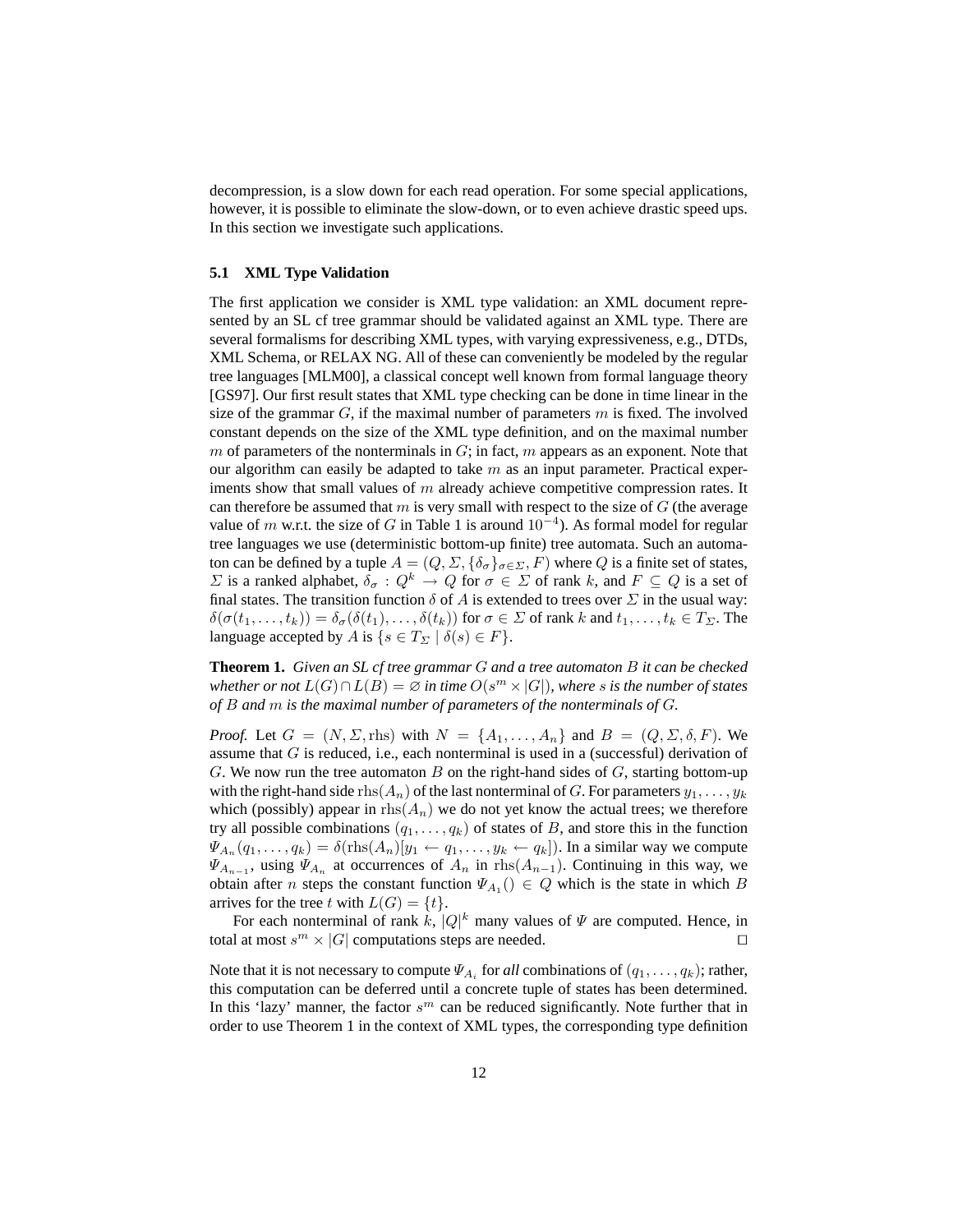has to first be transformed into a (deterministic bottom-up finite) tree automaton. If the type is given as DTD or as XML Schema, then the transformation into a tree automaton can be done in time linear in the size of the representation; the reason is that these formalisms are deterministic: there is only one rule per nonterminal, and the regular expressions which are used in right-hand sides are also deterministic (which implies that the corresponding Glushkov automaton is deterministic, which can be constructed in time linear in the size of the expression). Hence, the algorithm of the proof of Theorem 1 is highly practical for DTDs and XML Schemas. For RELAX NG (which employs full regular tree languages) it might be less practical, because the size of the corresponding tree automaton can be exponential in the size of the representation  $r$ . However, if the SL cf tree grammar is linear (which it is, if it was produced by BPLEX), then Theorem 1 can be extended to the case that the automaton B is nondeterministic: the  $\Psi_A$  are now functions from  $Q^k$  to  $2^Q$ , where k is the rank of A; they are computed by checking for every state p and states  $p_1, \ldots, p_k$  of B whether there is a run on  $\text{rhs}(A_n)[y_1 \leftarrow$  $p_1, \ldots, y_k \leftarrow p_k$  arriving in p. Thus the problem can be solved in time  $O(s^{m+1} \times |G|)$ .

Validation of an XML document against a type description can also be done in an approximative way. In fact, in [MdR95] it was shown that it can be decided in constant time whether an XML document validates, or if is "far" from it. As distance measure they use the tree edit distance with moves. Let us now show that their approximative validation can also be done on compressed XML documents. The proof of Theorem 1 can easily be adapted in order to construct a finite tree automaton which runs on a tree representation of the grammar (such a tree is simply an abstract derivation tree in which copies of nonterminals are not taken into account, i.e., the rank of a production equals the number of different nonterminals in its right-hand side). The states of the automaton are finite functions from  $Q<sup>m</sup>$  to Q and the transitions are computed in exactly the same way as in the proof of Theorem 1. Note that this result can also be formulated in terms of MSO (monadic second-order) logic: every MSO-definable property on trees is also MSO definable on (SL cf grammar-) compressed trees. Even though the above constructed automaton allows to do approximative validation, it is not clear yet how good the approximation is with respect to one on the original tree. Therefore it should be investigated how edit distances on trees change when moving to a compressed structure.

#### **5.2 Testing Equivalence of SL Context-Free Tree Grammars**

Consider two SL cf tree grammars  $G_1$  and  $G_2$ . Is it possible to test whether both  $G_1$  and  $G_2$  generate the same tree t, without fully uncompressing the grammars, i.e., without deriving the tree t? More precisely, we are interested in the time complexity of testing equivalence of  $G_1$  and  $G_2$ .

In the string case, i.e., if  $G_1, G_2$  are SL cf string grammars, then the problem can be solved in polynomial time with respect to the sum of the sizes of  $G_1$  and  $G_2$  [Pla94]. The proof relies on the fact that, for an SL cf string grammar  $G$  (in Chomsky nf) of size n, the length of the string derivable from a nonterminal of  $G$  is  $\leq 2^n$ , and therefore can be stored in  $n$  bits. Since basic operations (comparing, addition, subtraction, multiplication, etc.) on such numbers work in polynomial time with respect to  $n$ , we can compute in polynomial time the length of the word generated by any nonterminal of  $G$ . Since in the tree case this property does *not* hold anymore (because the size of t generated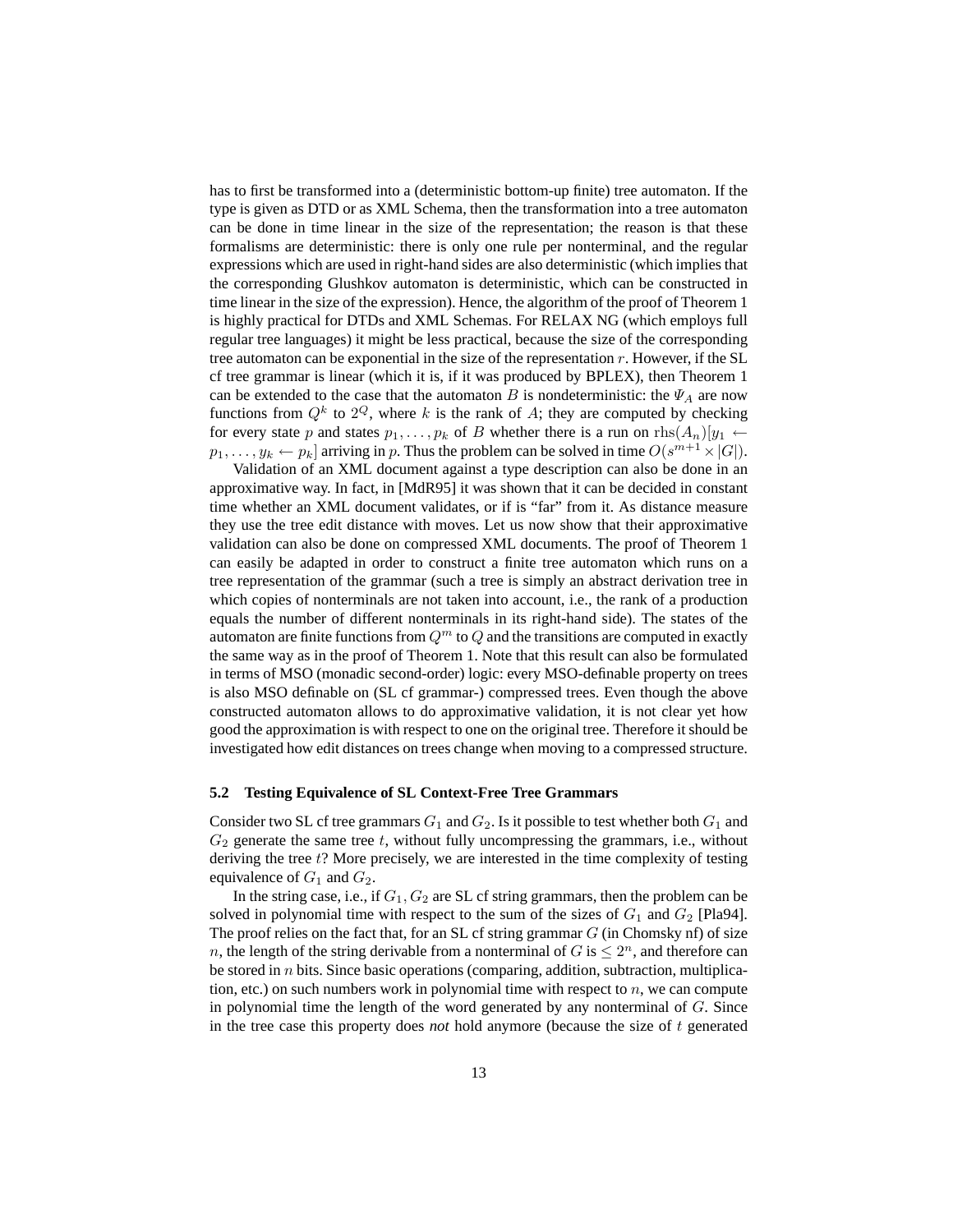by an SL cf tree grammar of size n can be  $2^{2^n}$ ) it looks unlikely that the equivalence problem can also be solved by an algorithm running in polynomial time. In fact, we do not know whether such an algorithm exists. The following theorem shows that the problem can be solved using polynomial space, and hence in exponential time. On the other hand, if the grammars  $G_1, G_2$  are linear, then they can be transformed into SL cf string grammars generating a depth-first left-to-right traversal of the corresponding tree; then, the result of [Pla94] can be used to show that in this case testing equivalence can be done in polynomial time.

### **Theorem 2.** *Testing equivalence of two SL cf tree grammars*  $G_1$  *and*  $G_2$  *can be done in* PSPACE, and in polynomial time if  $G_1$  and  $G_2$  are linear.

*Proof.* Let  $G_1 = (\{A_1, \ldots, A_m\}, \Sigma, \text{rhs}_1), G_2 = (\{B_1, \ldots, B_n\}, \Sigma, \text{rhs}_2)$  be SL cf tree grammars. By Savitch's Theorem (see, e.g., [Pap94]) and the complement closure of PSPACE, it suffices to give a nondeterministic algorithm that tests *in*equivalence. Roughly speaking, the algorithm guesses a node u in  $d_1$  (the DAG represented by  $G_1$ ) and accepts if the label of u in  $d_1$  is different from u's label in  $d_2$  (the DAG represented by  $G_2$ ). The key issue is that a node in  $d_1$  ( $d_2$ ) can be represented in polynomial space w.r.t. the size of  $G_1$  ( $G_2$ ). This representation is discussed in the end of [MB04]. It consists of a sequence

$$
(i_1, u_1), (i_2, u_2), \ldots, (i_p, u_p)
$$

where  $i_1 = 1$ ,  $i_1 < \cdots < i_p$  are indices in  $\{1, \ldots, n\}$ , and for  $1 \leq \nu \leq p$ ,  $u_{\nu}$  is a node in rhs<sub>1</sub>( $A_{i_{\nu}}$ ) with label  $A_{i_{\nu+1}}$ ; moreover rhs<sub>1</sub>( $A_{i_p}$ )[ $u_p$ ]  $\in \Sigma$ . The first pair (1,  $u_1$ ) denotes that we start a derivation of  $G_1$  with the right-hand side of  $A_1$  and node  $u_1$ marked; the next pair  $(i_2, u_2)$  means  $u_1$  is labeled  $A_{i_2}$  and that we apply its production with  $u_2$  is marked, etc. Since  $u_p$  is terminal, the sequence represents a derivation of a node of  $t_1$ . Given such a sequence h representing a node u of  $t_1$  it is straightforward to construct a sequence  $h'$  representing the *i*-th child  $ui$  of  $u$  in  $t_1$  [MB04]. Note that any such sequence has length  $\lt n$ . The algorithm starts with two empty sequences. It then generates the sequences  $h_1, h_2$  representing the root nodes of  $t_1, t_2$ , respectively. If their labels are different we accept. Otherwise, we guess a child number  $i$  and move down to the *i*-th child, resulting in  $h'_1$ ,  $h'_2$ . If the corresponding labels are different we accept, etc. If there is no child number (we are at a leaf) we reject.

Now let  $G_1, G_2$  be linear. This means that for any nonterminal A of  $G_1, G_2$ , of rank k, the tree  $A(y_1, \ldots, y_k)$  derives to a tree t over  $\Sigma \cup Y_k$  in which  $y_i$  occurs at most once,  $1 \leq j \leq k$ . In fact, it is straightforward to change the grammars in such a way that (1) every  $y_i$  occurs exactly once in t and (2) the order of the parameters in t (going depth-first left-to-right) is  $y_1, \ldots, y_k$ . The idea is now to construct cf string grammars  $H_1, H_2$  which generate depth-first left-to-right traversals of  $t_1$  and  $t_2$ , respectively. Let  $i \in \{1,2\}$ . For every nonterminal X of  $G_i$  of rank  $k > 0$  let  $X_{0,1}, X_{1,2}, \ldots, X_{k-1,k}, X_{k,0}$  be new nonterminals of  $H_i$ , and for every  $\sigma \in \Sigma$  of rank  $k > 0$  let  $\sigma_{0,1}, \sigma_{1,2}, \ldots, \sigma_{k-1,k}, \sigma_{k,0}$  be new terminals of  $H_i$ . Nonterminals and terminals of rank zero are taken over to  $H_i$ . The nonterminal  $A_{0,1}$  generates the traversal starting at the root node of the corresponding right-hand side (indicated by the index 0) up to the first parameter  $y_1$  of the right-hand side (indicated by the index 1). The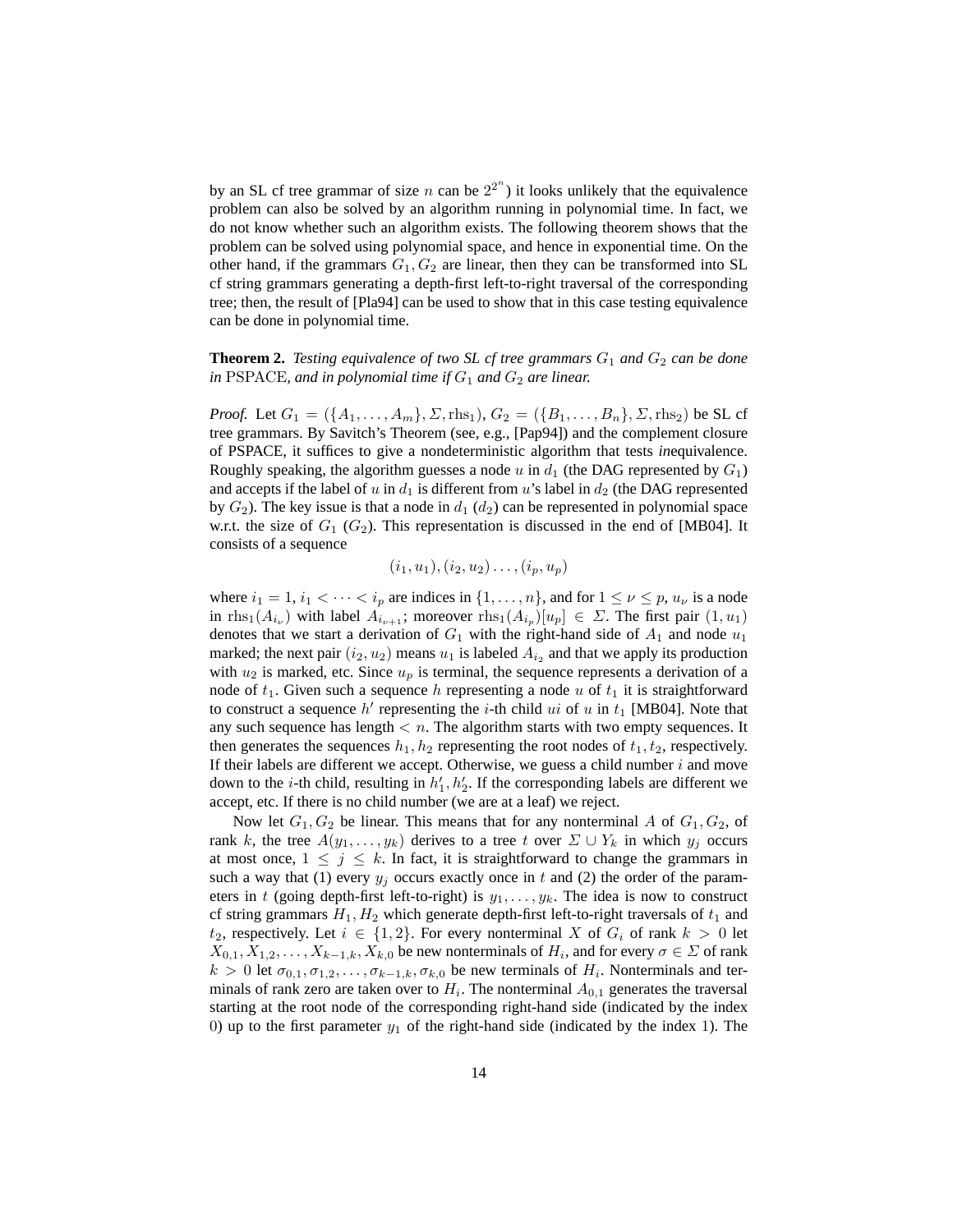nonterminal  $A_{\nu,\nu+1}$  generates the traversal starting at  $y_{\nu}$  (and going up), until the parameter  $y_{\nu+1}$  is encountered. Similarly, a terminal symbol  $g_{2,3}$  means that g was entered coming from its second child and was exited by moving to its third child. It should be clear how to construct the productions of  $H_i$ . As an example, consider the tree grammar production

$$
A(y_1, y_2, y_3) \rightarrow B(g(y_1, a, b), h(B(y_2, y_3)))
$$

and the nonterminal  $A_{1,2}$  of the constructed string grammar; its production is

$$
A_{1,2} \rightarrow g_{1,2} a g_{2,3} b g_{3,0} B_{1,2} h_{0,1} B_{0,1}.
$$

Clearly,  $t_1 = t_2$  if and only if the string  $w_1$  generated by  $H_1$  equals  $w_2$  (gen. by  $H_2$ ). Moreover,  $H_1, H_2$  are SL cf string grammars of polynomial size w.r.t.  $G_1, G_2$ , respectively. By the result of [Pla94], testing  $w_1 = w_2$  can be done in polynomial time w.r.t. the sizes of  $H_1, H_2$ .

### **6 Conclusions and Further Research Topics**

We have presented a linear time algorithm which can be used to find a small SL cf tree grammar for a given (ranked) tree. The size of the resulting grammar is usually 75%- 50% of the size of the unique minimal DAG of the tree. We have adapted the algorithm to compress memory representations of XML documents, obtaining for large files about half the size of the representation of Koch et. al. [BGK03].

Consider the problem of finding the smallest cf string grammar for a given string. This problem is NP-complete and various approximation algorithms have been studied [LS02]. In particular, the size of the smallest cf grammar is lower bounded by the size of the smallest LZ77 representation of the string (when no sliding window is used) [CLL<sup>+</sup>02,Ryt02]. The question arises whether a similar result holds in the tree case. But, what is an LZ77 representation of a tree? For LZ77 on strings, the prefix to the current position is considered for finding the longest substring that matches at the current position; often, only a fixed length prefix – the sliding window – is considered. For example, the string *abbbaabbabb* is compressed by LZ77 into  $abbba[1, 3][1, 4]$ , where a pair  $[i, j]$  represents the substring starting at position i of length j. In the tree case there is no accepted version of LZ77. The problem is that  $i$  should be replaced by a path  $p$ , and  $j$  should be replaced by an unlabeled tree  $t$  with parameters at leaves (or, alternatively, by a list of paths to parameters) [Che04], but such pairs  $[p, t]$  require too much space in order to obtain good compression. The main idea of [Ryt02] is to obtain grammars with balanced derivation trees, called "AVL-grammars". This technique seems to be applicable to cf tree grammars too, and it remains to be checked whether it gives rise to better approximation algorithms than the one presented here.

Another variation of Lempel-Zip compression, known as LZ78, can more readily be extended to trees. For LZ78 on strings, new patterns are composed by adding a letter to already existing patterns. A pattern is specified as a pair  $(i, a)$  where i is the index of a previous pattern and a is a letter. The case  $i = 0$  represents the one-letter pattern a. In this scheme the string abbbaabbabb is compressed to  $(0, a)(0, b)(2, b)(1, a)(3, a)(3, b)$ . Thus, the pair  $(2, b)$  is the concatenation bb of b (the second pattern) and b, and similarly  $(3, a)$  is *bba.* A simple extension to trees is to consider complete subtrees as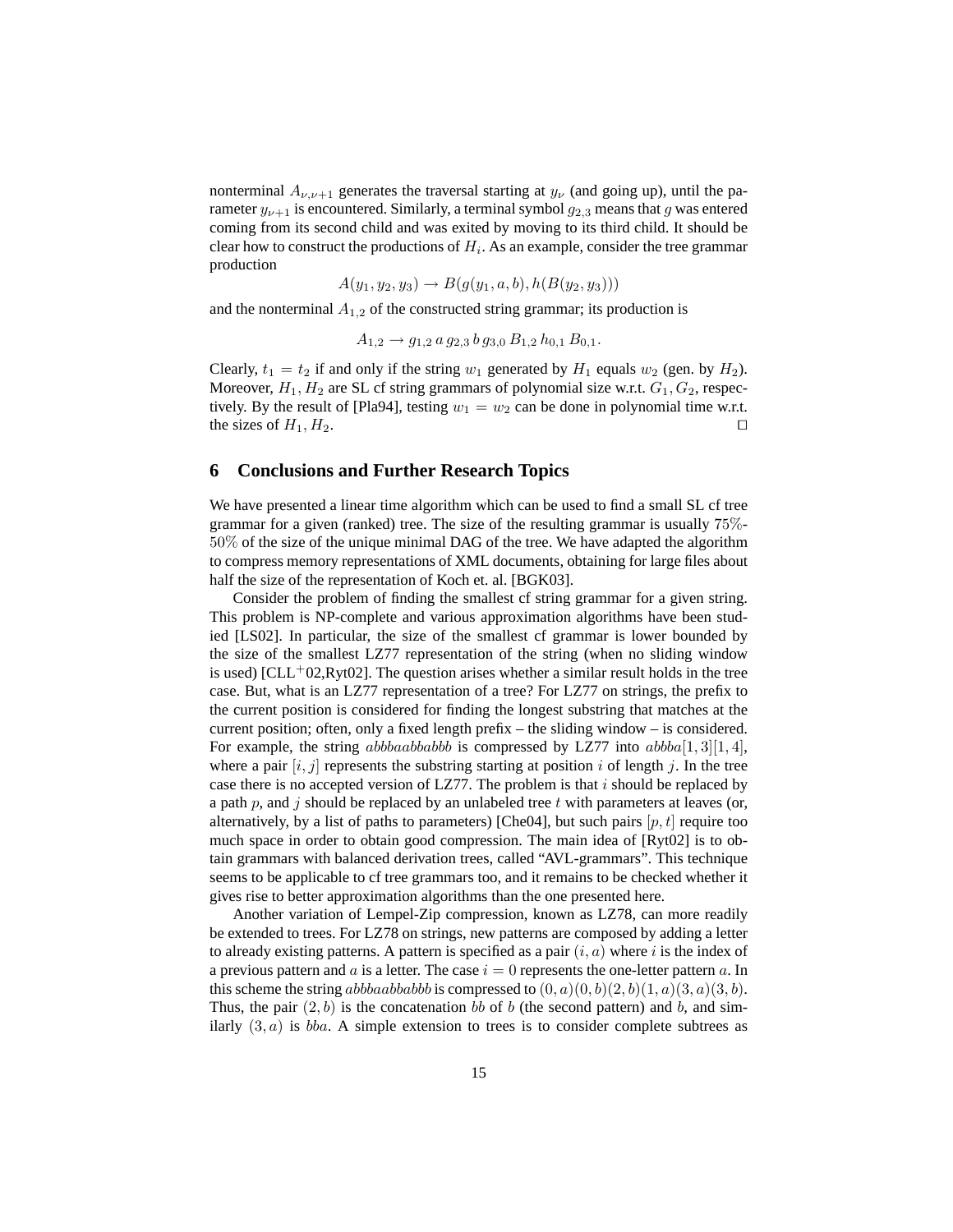patterns [CR96]. It seems however, that the size of such a representation will be lowerbounded by the size of the minimal DAG. A more powerful extension is to consider trees with parameters as patterns and to compress a tree into a "pattern substitution tree" which has edges labeled by substitutions [Che98].

There are also succinct tree representations that do not use pointers to represent edges, see, e.g., [KM90,DCW93]. Recently it has been shown that an  $n$ -node tree can be represented by  $2n + o(n)$  bits, while allowing  $O(1)$  time for most read operations on the tree [GRR04]. Also in the context of XML pointerless representations exists; for example, in XPRESS [MPC03] label paths in an XML document are encoded by real number intervals following an arithmetic encoding technique; this allows to run path queries directly on the compressed instance.

It should be mentioned that context-free tree grammars are inspired by macro grammars [Fis68] which are cf grammars with parameters. Such grammars can be used for grammar-based string compression and support at most double exponential compression. It remains further research to investigate whether our algorithm can be used to find small macro grammars for given strings.

### **References**

- [BGK03] P. Buneman, M. Grohe, and C. Koch. Path queries on compressed XML. In J. C. Freytag et al., editor, *Proc. VLDB'2003*, pages 141–152. Morgan Kaufmann, 2003.
- [Che98] J. R. Cheney. First-order term compression: techniques and applications. Master's thesis, Carnegie Mellon University, August 1998.
- [Che04] J. R. Cheney. Personal communication. 2004.
- [CLL<sup>+</sup>02] M. Charikar, E. Lehman, D. Liu, R. Panigrahy, M. Prabhakaran, A. Rasala, A. Sahai, and A. Shelat. Approximating the smallest grammar: Kolmogorov complexity in natural models. In *Proc. STOC'02*, pages 792–801. ACM Press, 2002.
- [CR96] S. Chen and J. H. Reif. Efficient lossless compression of trees and graphs. In J. A. Storer and M. Cohn, editors, *Proceedings of the 6th Data Compression Conference – DCC '96*, page 428. IEEE Computer Society Press, 1996.
- [DCW93] J. J. Darragh, J. G. Cleary, and I. H. Witten. Bonsai: a compact representation of trees. *Softw., Pract. Exper*, 23:277–291, 1993.
- [Fis68] M.J. Fischer. *Grammars with macro-like productions*. PhD thesis, Harvard University, Massachusetts, May 1968.
- [FSC<sup>+</sup>03] M. F. Fernandez, J. Siméon, B. Choi, A. Marian, and G. Sur. Implementing xquery 1.0: The galax experience. In J. C. Freytag et al., editor, *Proc. VLDB'2003*, pages 1077–1080. Morgan Kaufmann, 2003.
- [GRR04] R. F. Geary, R. Raman, and V. Raman. Succinct ordinal trees with level-ancestor queries. In *Proc. SODA'2004*, pages 1–10, 2004.
- [GS97] F. Gécseg and M. Steinby. Tree languages. In G. Rozenberg and A. Salomaa, editors, *Handbook of Formal Languages, Volume 3*, chapter 1. Springer-Verlag, 1997.
- [HTH<sup>+</sup>02] M. Hirakawa, T. Tanaka, Y. Hashimoto, M. Kuroda, T. Takagi, and Y. Nakamura. JSNP : a database of common gene variations in the japanese population. *Nucleic Acids Research*, 30:158–162, 2002.
- [KM90] J. Katajainen and E. Mäkinen. Tree compression and optimization with applications. *Intern. J. of Foundations of Comput. Sci.*, 1:425–447, 1990.
- [Lam90] J. Lamping. An algorithm for optimal lambda calculus reductions. In *Proc. POPL'1990*, pages 16–30. ACM Press, 1990.